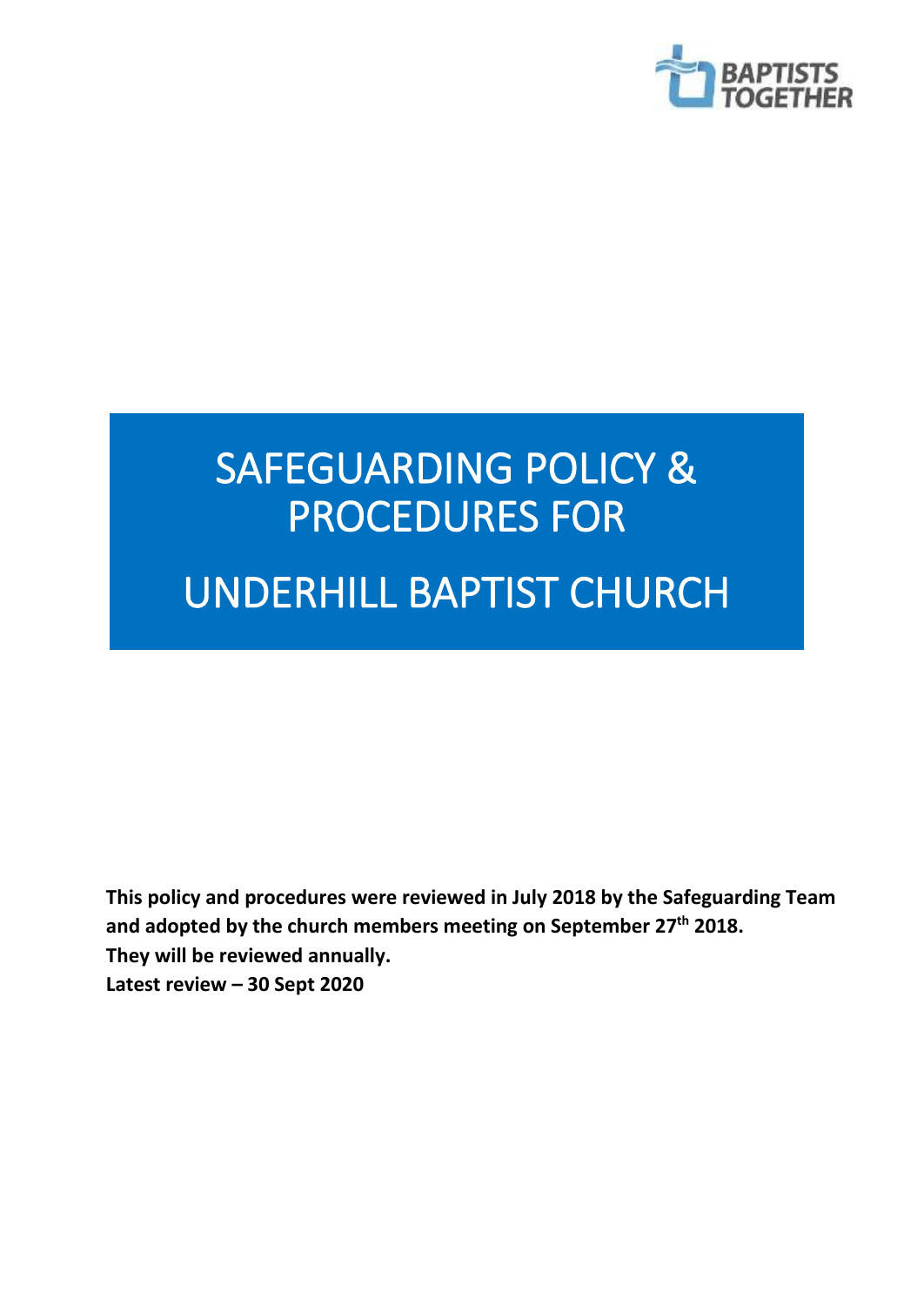## **Best Practice Guidance for Baptist Union of Great Britain Churches**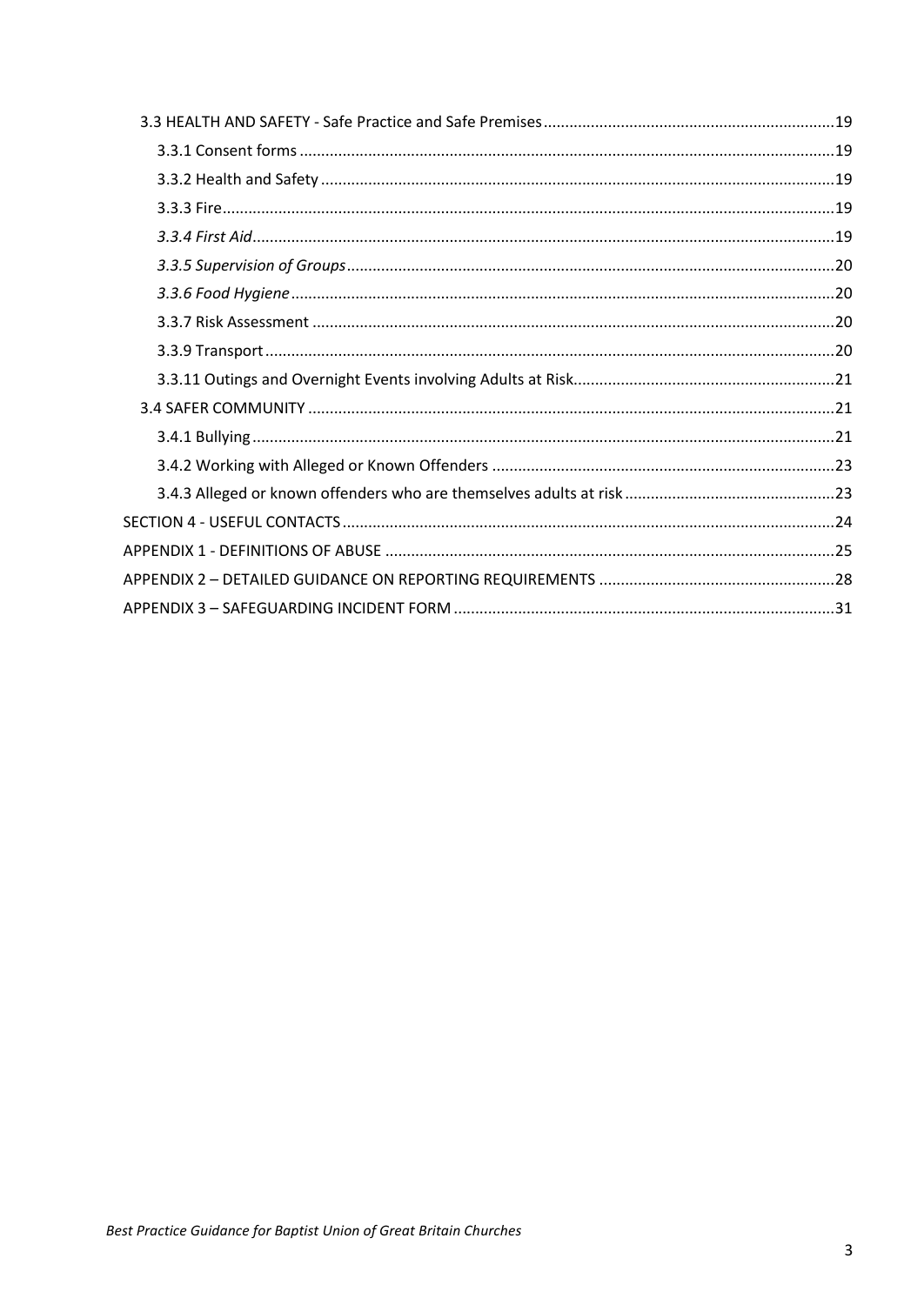#### <span id="page-3-0"></span>**INTRODUCTION**

This safeguarding policy follows guidelines put together by the Baptist Union of Great Britain. It is divided into four sections:

#### **Safeguarding Policy Statement**

**Safeguarding Procedures** – these sections provide a clear outline of the reporting procedures needed in every local Baptist church

**Best Practice Guidelines** – these guidelines provide detailed information on key areas of safeguarding in the life of a Baptist church

#### **Useful Contacts**

#### **Annual Review**

The safeguarding policy, procedures and practices will be reviewed on an annual basis by the DPS and Safeguarding Trustee, reporting back to the Leadership Team.

#### <span id="page-3-1"></span>**DEFINITIONS OF TERMS**

#### **For the purpose of this policy, the term 'child' refers to anyone under the age of 18 years.**

There is no standard single definition for an adult at risk, so for our policy we are using the following simple definition taken from CCPAS (Churches' Child Protection Advisory Service):

*'Any adult aged 18 or over who due to disability, mental function, age, illness or traumatic circumstances may not be able to take care or protect themselves against the risk of significant harm, abuse, bullying, harassment, mistreatment or exploitation'.*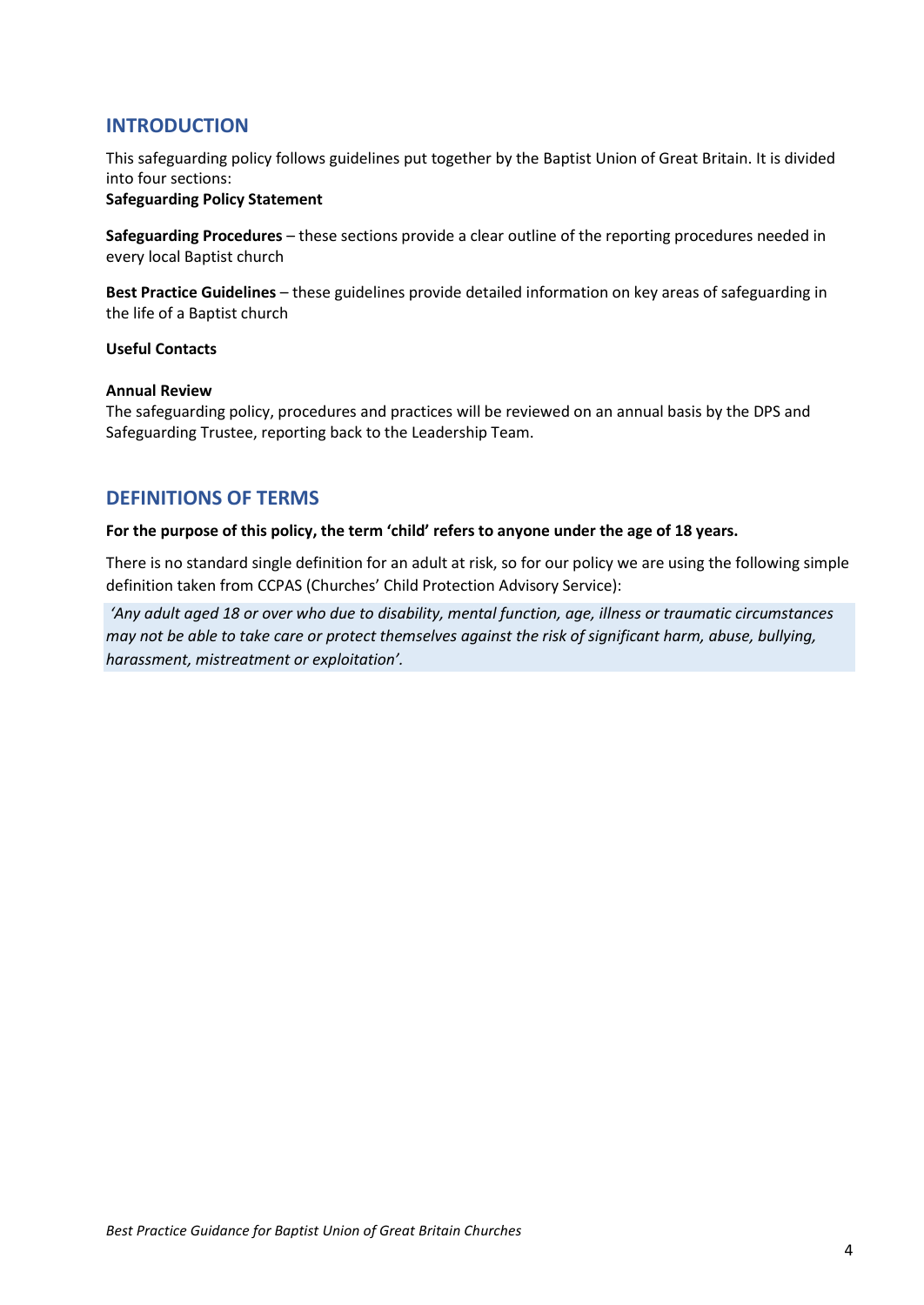## <span id="page-4-0"></span>**SECTION 1 – SAFEGUARDING POLICY STATEMENT**

#### **SAFEGUARDING POLICY STATEMENT FOR UNDERHILL BAPTIST CHURCH**

#### **Our vision**

The vision statement of Underhill Baptist Church is …*to know Christ & make Him Known*

In fulfilling this vision, we:

- Welcome children and adults at risk into the life of our community
- Run activities for children and adults at risk
- Make our premises available to organisations working with children and adults at risk

#### **Our safeguarding responsibilities**

The church recognises its responsibilities in safeguarding all children, young people and adults at risk, regardless of gender, ethnicity or ability.

As members of this church we commit ourselves to the nurturing, protection and safekeeping of all associated with the church and will pray for them regularly. In pursuit of this, we commit ourselves to this policy and to the development of sound procedures to ensure we implement our policy well.

#### • **Prevention and reporting of abuse**

It is the duty of each church member to help prevent the abuse of children and adults at risk, and the duty of each church member to respond to concerns about the well-being of children and adults at risk. Any abuse disclosed, discovered or suspected will be reported in accordance with our procedures. The church will fully co-operate with any statutory investigation into any suspected abuse linked with the church.

#### • **Safer recruitment, support and supervision of workers**

The church will exercise proper care in the selection and appointment of those working with children and adults at risk, whether paid or voluntary. All workers will be provided with appropriate training, support and supervision to promote the safekeeping of children and adults at risk.

#### • **Respecting children and adults at risk**

The church will adopt a code of behaviour for all who are appointed to work with children and adults at risk so that all children and adults are shown the respect that is due to them.

#### • **Safer working practices**

The church is committed to providing an environment that is as safe as possible for children and adults at risk and will adopt ways of working with them that promote their safety and well-being.

#### • **A safer community**

The church is committed to the prevention of bullying. The church will seek to ensure that the behaviour of any individuals who may pose a risk to children, young people and adults at risk in the community of the church is managed appropriately.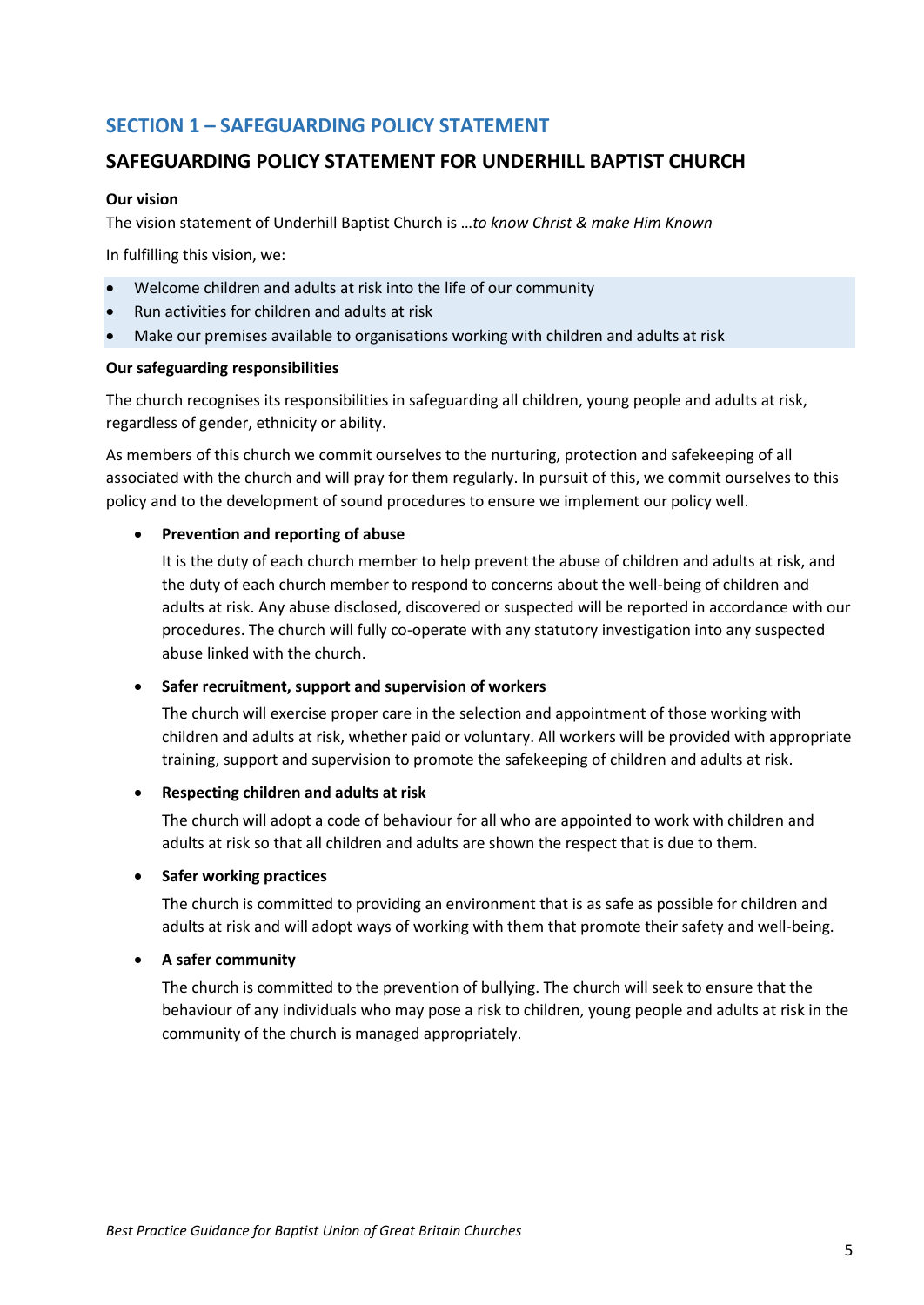#### **Safeguarding contact points within our church**

The church has appointed the following individuals to form part of the church safeguarding team:

#### *GILL SMYTH,* **Designated Person for Safeguarding (DPS)**

She will advise the church on any matters related to the safeguarding of children and adults at risk and take the appropriate action when abuse is disclosed, discovered or suspected.

Phone number 02084495435………………… Email addres[s gillsmyth2@yahoo.co.uk](mailto:gillsmyth2@yahoo.co.uk)

#### *PENNY CHAMBERS,* **Deputy Designated Person for Safeguarding (DDPS)**

She will assist the Designated Person for Safeguarding (DPS) in helping the church on any matters related to the safeguarding of children and adults at risk and take the appropriate action when abuse is disclosed, discovered or suspected.

Phone number 02084495435………………… Email addres[s penvor@aol.com](mailto:penvor@aol.com)

#### *VERONICA BIBBY,* **Safeguarding Trustee**

She will raise the profile of safeguarding within the church and oversee and monitor the implementation of the safeguarding policy and procedures on behalf of the church trustees. Phone number 02036748626……………………… Email address [bibbybi@aol.com](mailto:bibbybi@aol.com)

Our **church minister, Rev Vania John - Baptiste** is also an important part of the Church Safeguarding Team. Where possible, the Church Safeguarding Team will work together if and when issues arise. However, each person has a responsibility to report allegations of abuse as soon as they are raised.

#### **Putting our policy into practice**

- A copy of the safeguarding policy statement will be displayed permanently on the church noticeboard and church office and is available on our church website.
- Each worker with children and/or adults at risk will be given a full copy of the safeguarding policy and procedures and will be asked to sign to confirm that they will follow them.
- A full copy of the policy and procedures will be made available on request to any member of, or other person associated with the church.
- The policy and procedures will be monitored and reviewed annually, and any necessary revisions adopted into the policy and implemented through our procedures.
- The policy statement will be read annually at the church meeting in Sept, together with a report on the outcome of the annual safeguarding review.

Latest Safeguarding Team Review meeting *30 Sept 2020*…………………………

Policy to be read out at church meeting on *22 October 2020*………………

Signed Church Secretary ……………………………………………

*Best Practice Guidance for Baptist Union of Great Britain Churches*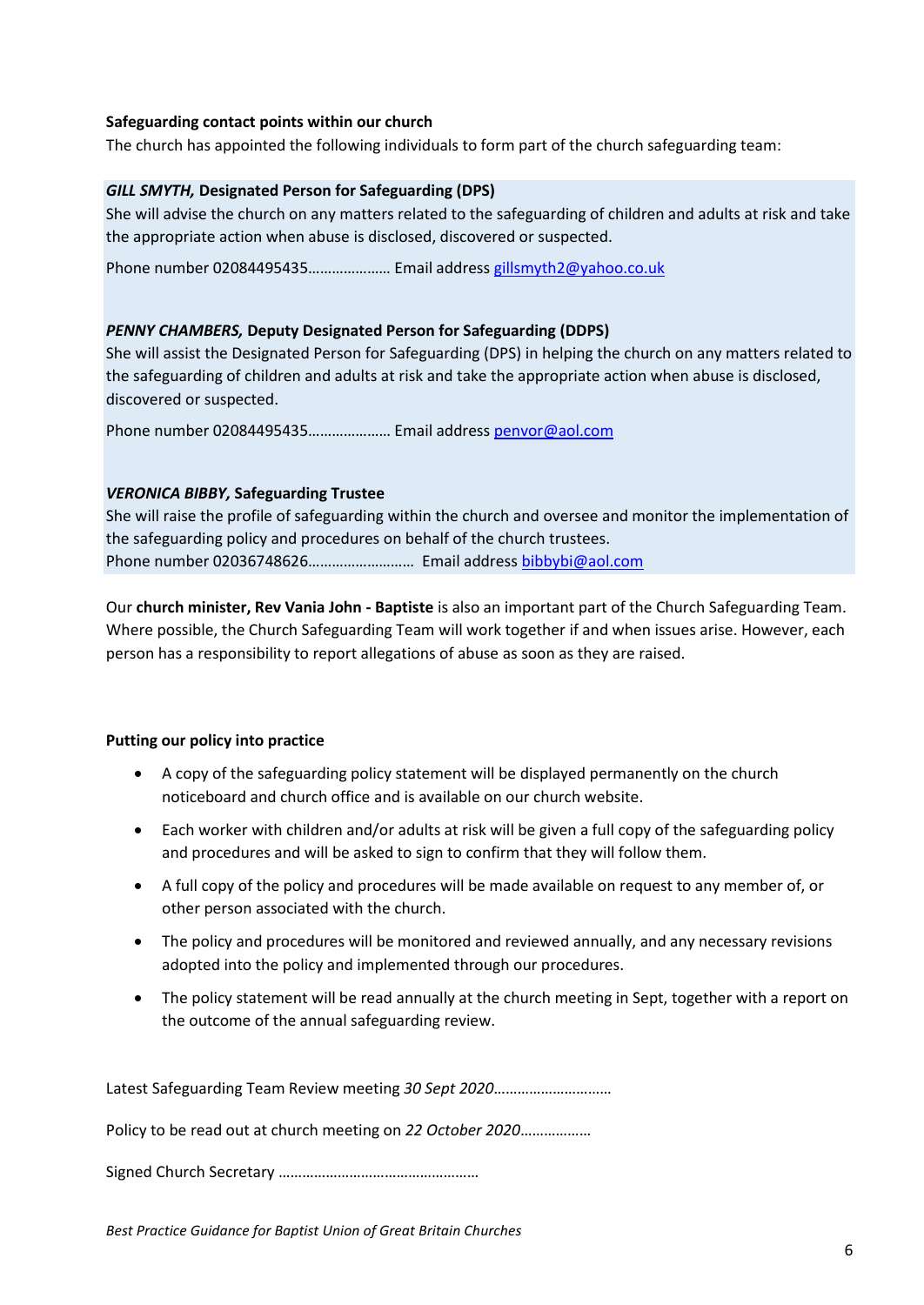## <span id="page-6-0"></span>**SECTION 2 - SAFEGUARDING PROCEDURES**

#### <span id="page-6-1"></span>**INTRODUCTION**

These safeguarding procedures set out how our safeguarding policy is implemented in all the services, groups and meetings that are part of the life of your church.

Each trustee, church leader and worker (paid or voluntary) needs to be familiar with these procedures. It is recommended that those in leadership roles attend both Level 2 and Level 3 BUGB Excellence in Safeguarding training to ensure that they have the knowledge and confidence needed to deal with safeguarding issues as they arise.

#### **2.1 PROCEDURE FOR RECOGNISING, RESPONDING TO AND REPORTING ABUSE**

#### <span id="page-6-2"></span>**2.1.1 What to do if Abuse is Suspected or Disclosed**

Abuse and neglect are forms of maltreatment of a child or adult at risk. Somebody may abuse or neglect a child or adult by inflicting harm, or by failing to act to prevent harm. Children and adults at risk may be abused in a range of settings, by those known to them or, more rarely, by a stranger. There are many ways in which people suffer abuse. For more information, please see Appendix 1.

Everyone has his or her part to play in helping to safeguard children and adults at risk within the life of the church:

- If the behaviour of a child or adult at risk gives any cause for concern
- If an allegation is made in any context about a child or adult at risk being harmed
- If the behaviour of any individual towards children or adults at risk causes concern

| <b>WHAT TO DO</b>                                                                                                                                                                                                                                                                                                                                                                                                                                                                                                                                                                                                                                                                                                                                  | <b>WHAT NOT TO DO</b>                                                                                                                                                                                                                                                                                                                                                                                                                                                                                                                                                                                                                          |
|----------------------------------------------------------------------------------------------------------------------------------------------------------------------------------------------------------------------------------------------------------------------------------------------------------------------------------------------------------------------------------------------------------------------------------------------------------------------------------------------------------------------------------------------------------------------------------------------------------------------------------------------------------------------------------------------------------------------------------------------------|------------------------------------------------------------------------------------------------------------------------------------------------------------------------------------------------------------------------------------------------------------------------------------------------------------------------------------------------------------------------------------------------------------------------------------------------------------------------------------------------------------------------------------------------------------------------------------------------------------------------------------------------|
| Listen to and acknowledge what is being<br>said.<br>Try to be reassuring & remain calm.<br>Explain clearly what you will do and what<br>will happen next.<br>Try to give them a timescale for when and<br>$\bullet$<br>how you / the DPS will contact them again.<br>Take action - don't ignore the situation.<br>$\bullet$<br>Be supportive.<br>Tell them that:<br>They were right to tell you;<br>You are taking what they have said<br>seriously; It was not their fault;<br>That you would like to pass this<br>information on to the appropriate<br>people, with their permission;<br>Be open and honest.<br>$\bullet$<br>Give contact details for them to report<br>$\bullet$<br>any further details or ask any questions<br>that may arise. | Do not promise confidentiality.<br>Do not show shock, alarm, disbelief or<br>disapproval.<br>Do not minimise what is being said.<br>$\bullet$<br>Do not ask probing or leading questions, or push<br>for more information.<br>Do not offer false reassurance.<br>$\bullet$<br>Do not delay in contacting the DPS.<br>Do not contact the alleged abuser.<br>Do not investigate the incident any further.<br>Never leave a child or adult at risk waiting to<br>$\bullet$<br>hear from someone without any idea of when or<br>where that may be.<br>Do not pass on information to those who don't<br>need to know; not even for prayer ministry. |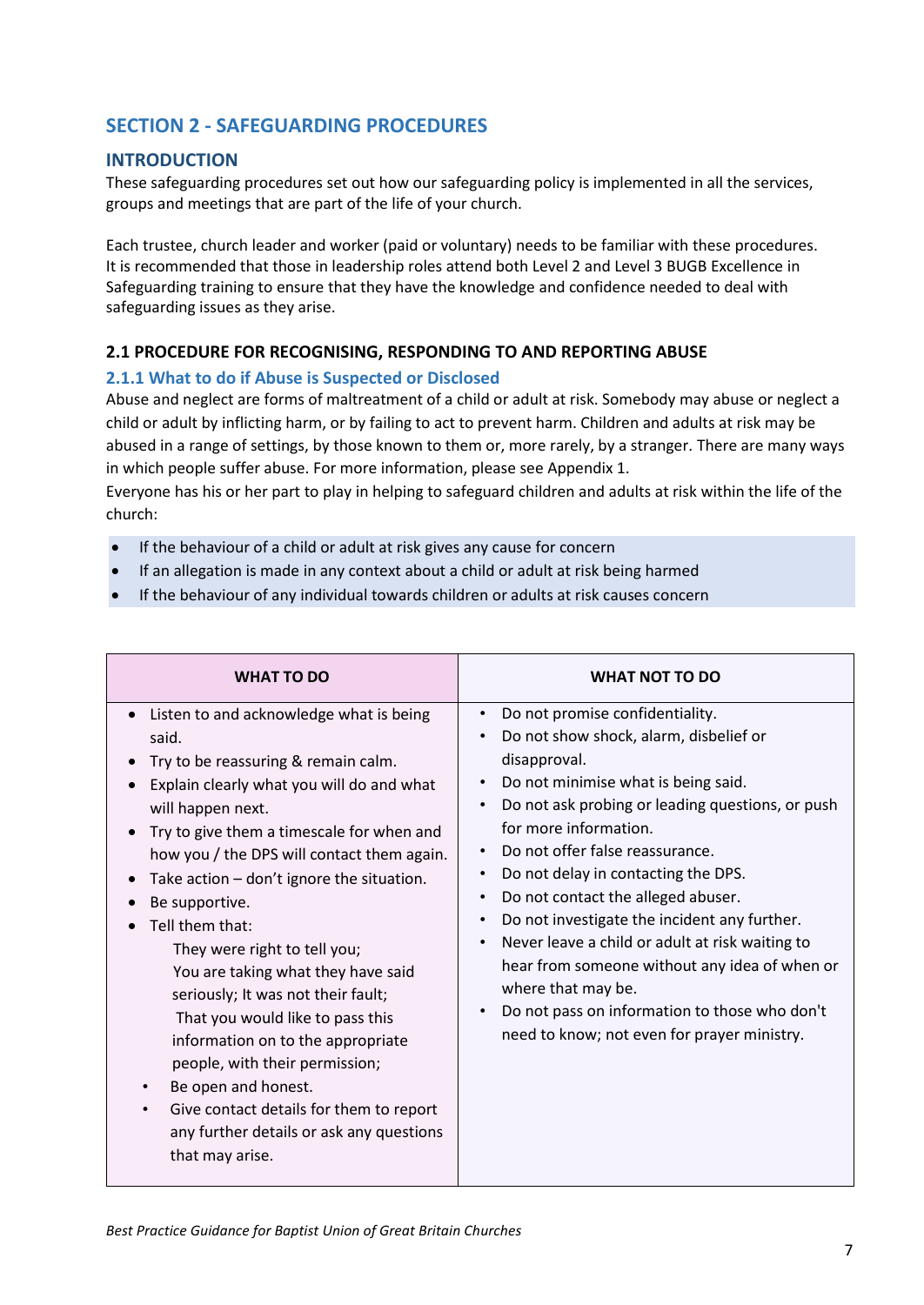#### <span id="page-7-0"></span>**2.1.2 Responding to Concerns**

When there are concerns that a child, young person or adult is being abused, the following process must be followed. More detailed information can be found in Appendix 2.



If the DPS is not available, or is implicated in the situation, any reports or concerns should be passed to another member of the church Safeguarding Team.

> **If you think that anyone is in imminent danger of harm, a report should be made immediately to the police by calling 999**.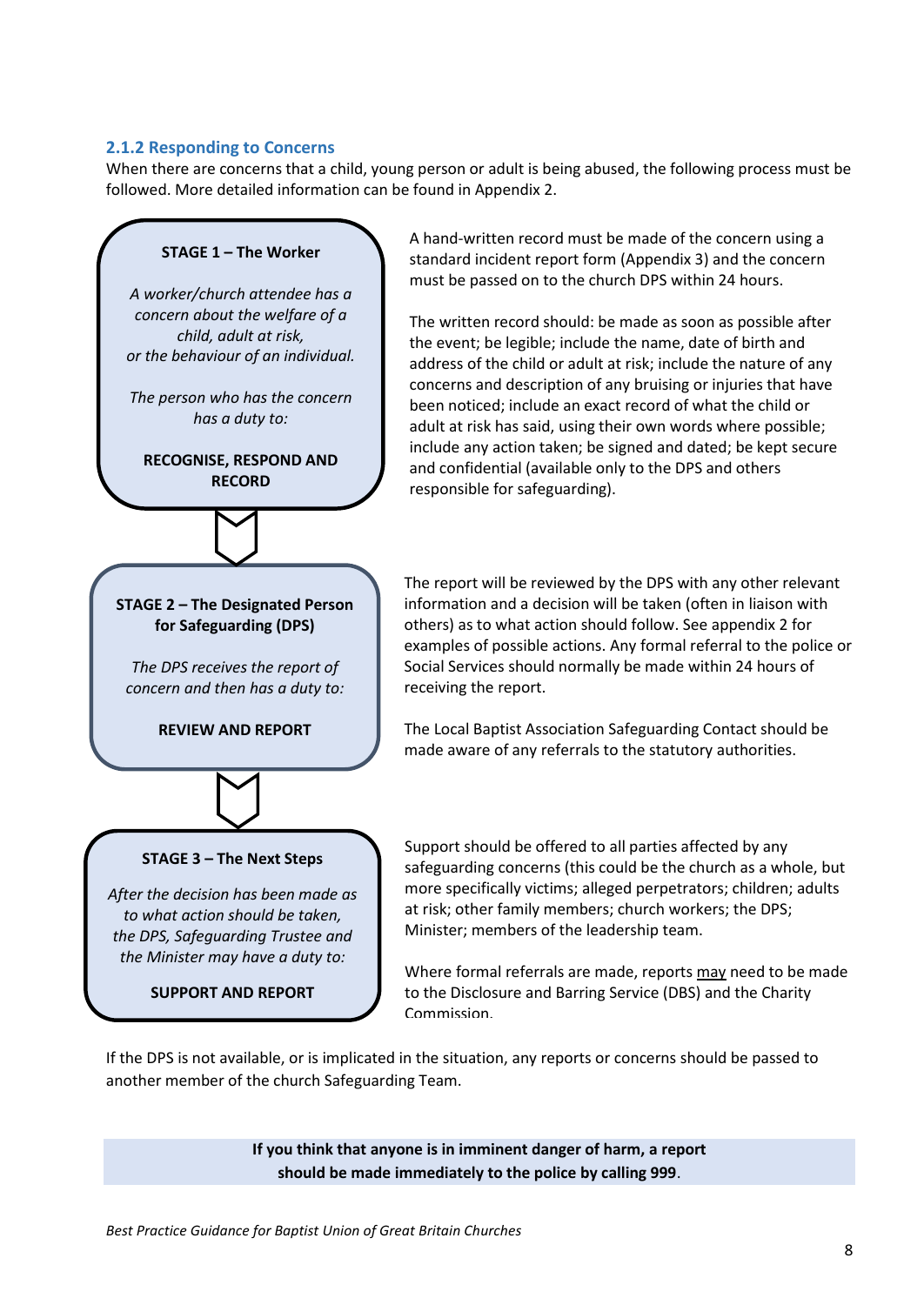#### <span id="page-8-0"></span>**2.1.3 Responding to Concerns Raised about Adults at Risk**

When a concern is raised about an adult it should be treated in the same way as a concern about a child ie the church worker (paid or voluntary) should:

- 1) **Recognise** that abuse may be taking place
- 2) **Respond** to the concern
- 3) **Record** all the information they have received
- 4) **Report** the concern to the DPS who may, in turn, report it to the statutory authorities

It is not your role to decide whether someone has mental capacity and is therefore able to make decisions that impact on their safety and well-being. Decisions on mental capacity are best made by professionals with the relevant background information to hand. Always share your concerns with the DPS even if you do not have the consent of the adult to do so – in this instance, make sure the DPS knows that the person concerned has not given consent for the information to be passed on.

The Care Act 2014 provides helpful guidance on these situations:

*"If the adult has the mental capacity to make informed decisions about their safety and they do not want any action to be taken, this does not preclude the sharing of information with relevant professional colleagues. This is to enable professionals to assess the risk of harm and to be confident that the adult is not being unduly influenced, coerced or intimidated and is aware of all the options. This will also enable professionals to check the safety and validity of decisions made. It is good practice to inform the adult that this action is being taken unless doing so would increase the risk of harm".*

The DPS will consider all the information to hand and decide whether it is appropriate for the information to be reported to the statutory authorities (see appendix 2 for further information). If there are any concerns about an adult's mental capacity, the DPS will contact the Local Authority Adult Safeguarding Team for advice.

#### <span id="page-8-1"></span>**2.1.4 Allegations Against Workers**

If you see another worker acting in ways which concern you or might be misconstrued, speak to the DPS about your concerns as soon as you can. This includes the actions or behaviours of those in leadership positions in the church.

Church workers should encourage an atmosphere of mutual accountability, holding each other to the highest standards of safeguarding practice. The following procedure should be followed:

- 1) When an allegation of abuse has been made do not approach the alleged perpetrator about it
- 2) Follow the usual safeguarding procedure: **Recognise, Respond, Record, Report**
- 3) Once the allegation has been reported to the DPS they can liaise with the relevant statutory authority
- 4) Whilst waiting for an outcome from the statutory authorities, the worker about whom concerns have been raised will be supervised as closely as possible, without raising suspicion
- 5) Once the statutory authorities are involved, the church will follow their advice with regard to the next steps to take (for example, suspension of worker, putting a contract in place)
- 6) A written record of all discussions with statutory authorities or other parties should be maintained by the DPS and stored securely and confidentially, where only those directly involved in safeguarding (DPS, Safeguarding Trustee, Minister) can access them.
- 7) No information about the allegation will be shared with people in the church other than those directly involved in safeguarding; not even for prayer purposes.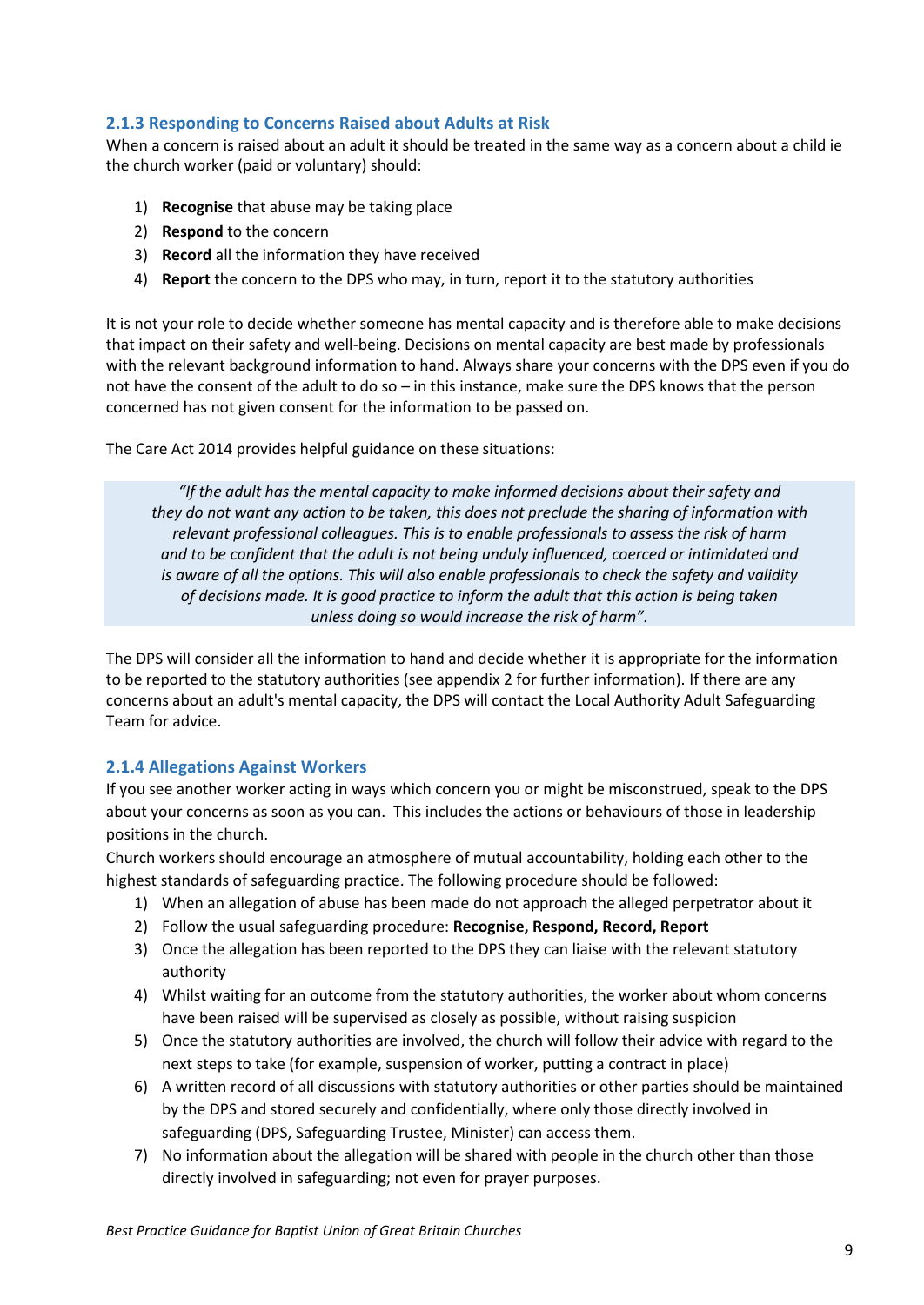The suspension of a worker following an allegation is, by definition, a neutral act. Our priority as a church is to protect children and adults at risk from possible further abuse or from being influenced in any way by the alleged perpetrator.

It may be necessary, for the sake of the child / adult at risk or to satisfy the needs of an investigation, for the alleged perpetrator to worship elsewhere. In such cases the new church DPS will be informed of the reasons for this happening.

#### **When concerns are expressed about the Minister**

Any safeguarding concerns involving a Minister should always be reported immediately to the local Baptist Association Safeguarding Contact in addition to following the church's usual procedures. Do not tell the Minister that a concern has been raised about them.

#### **When concerns are expressed about the church DPS / Safeguarding Trustee**

Any safeguarding concerns involving the DPS or Safeguarding Trustee should be raised with the Minister. Do not tell the DPS / Safeguarding Trustee that a concern has been raised about them.

#### <span id="page-9-0"></span>**2.1.5 Abuse of Trust**

Relationships between children and adults at risk and their church workers can be described as 'relationships of trust'. The worker is someone in whom the child or adult at risk has placed a degree of trust. This may be because the worker has an educational role, is a provider of activities, or is even a significant adult friend. It is not acceptable for a church worker to form a romantic relationship with a child or adult at risk with whom they have a relationship of trust.

While by no means restricted to young leaders, those who are in their early adult years will need to be particularly aware of the need not to abuse their position of trust in their relationships with other young people who are not much younger than themselves.

#### <span id="page-9-1"></span>**2.1.6 Allegations Made Against Children and Adults at Risk**

Children and young people are by nature curious about the opposite sex. However, where a child is in a position of power, has responsibility over another child (as in a babysitting arrangement) and abuses that trust through some sexual activity, then this is abusive. Where one child introduces another child to ageinappropriate sexual activity or forces themselves onto a child, this is abusive. Such situations will be taken as seriously as if an adult were involved, because the effects on the child victim can be as great.

When such an instance occurs, they are investigated by the statutory authorities in the same way as if an adult were involved, though it is likely that the perpetrator would also be regarded as a victim in their own right, as they may have also been abused. It cannot be assumed that young people will grow out of this type of behaviour, as most adult sex offenders started abusing in their teens or even younger. Allegations against adults at risk will be investigated by the statutory authorities. If the alleged perpetrator is unable to understand the significance of questions put to them or their replies, they can access support from an 'appropriate' adult whilst they are being questioned. This role can be filled by a range of people, such as a family member, carer, social worker, etc. In court, adults at risk may be allowed to be assisted by an intermediary or give evidence through a live link.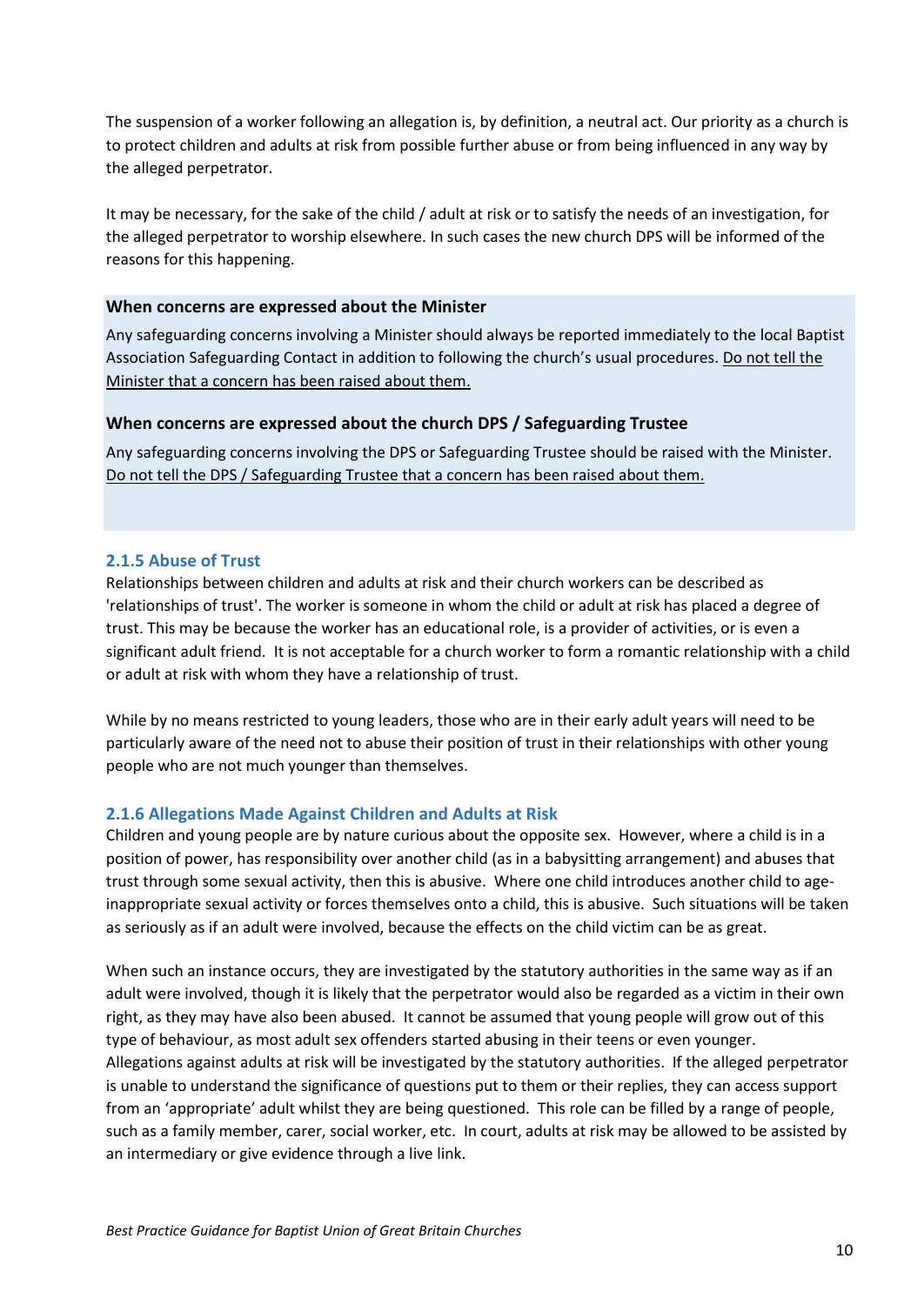When an allegation is made against a child or adult at risk the following procedure should be followed:

- 1) Do not approach the person about whom the allegation has been made or their parents / carers
- 2) Follow the church's safeguarding procedure: **Recognise, Respond, Record, Report**
- 3) Seek advice from the DPS, who will speak to the police or social services about when to inform a parent. The DPS will also seek advice about what steps need to be taken to ensure the needs of both the victim and alleged perpetrator are met; this may include placing the child or adult at risk on a Safeguarding Contract or equivalent (see section 3.4: Safer Community / Working with Alleged or Known Offenders)
- 4) Make sure there is pastoral support in place for the child or adult at risk throughout the process involved.

#### <span id="page-10-0"></span>**2.1.7 Pastoral Care**

#### **Following an allegation / suspicion**

When an allegation/suspicion arises in the church, a period of investigation will follow, which will be stressful for all involved. The church will ensure that one person is responsible for dealing with the authorities, another offers support to the victim/s and their family, and another gives pastoral care to the alleged perpetrator, without compromising the alleged victims or their families. It may be necessary to appoint other people to support the families involved.

Where a statutory investigation is under way, this support will be provided with the knowledge of the statutory authority involved.

Where the perpetrator accepts some responsibility, they will be encouraged to seek specialised interventions/treatment to reduce the risk of re-offending. This may only be appropriate once the investigation and legal processes have been completed.

#### **Supporting those who have experienced abuse**

As a church, we are committed to caring for those who have experienced abuse and refer to the Baptist Union of Great Britain *Supporting Those who have Experienced Abuse* guide to ensure that we adhere to a model of best practice.

We recognise it is important that those who have experienced abuse:

- Are accepted for who they are, without being made to forgive or being put into a position of feeling guilty and responsible for what happened to them.
- Know that God loves them unconditionally, and that nothing can or will change this truth.
- Can be confident that those in the church community who know about the abuse are with them on their journey – no matter how long or difficult that journey may be.

It may be necessary to signpost individuals to specialist support. The DPS has a list of relevant local information and contacts, ready for anyone who may need it.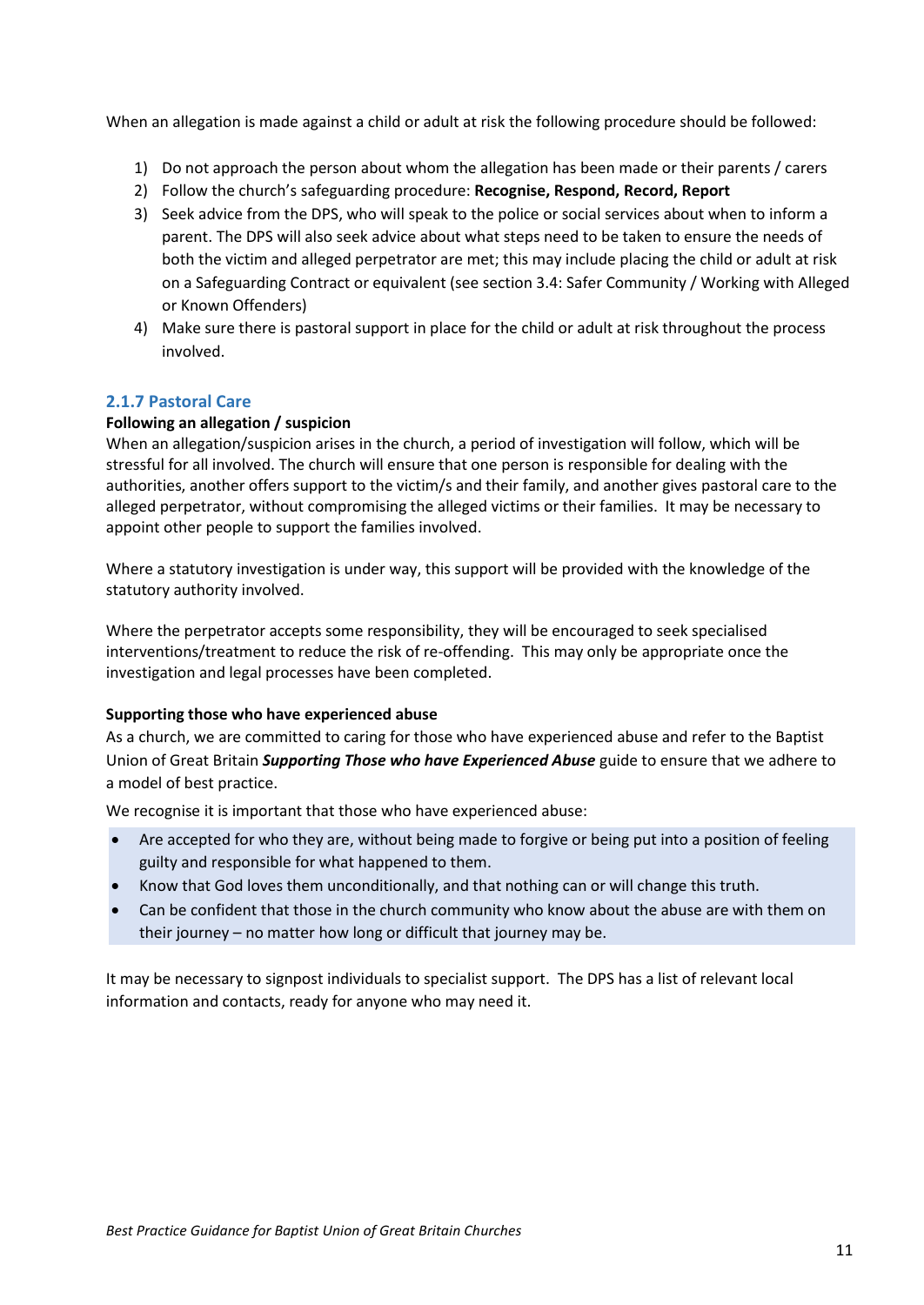#### <span id="page-11-0"></span>**2.2 SAFER RECRUITMENT**

As a church, we are committed to safer recruitment practices. When recruiting both paid and volunteer church workers, the following process will be applied:

- 1) We will develop a clear role profile, person specification and application form;
- 2) When advertising a role which involves working with children or adults at risk we will make it clear that any appointment is subject to a DBS check;
- 3) All applicants will be asked to complete an application form and include the names of two referees;
- 4) Shortlisting of applicants will be carried out by at least two people, including the line manager or group leader directly overseeing the role being recruited for;
- 5) Interviews will be carried out by at least two people, including the line manager or group leader;
- 6) References, a Self Disclosure Form and an enhanced DBS check must be completed satisfactorily before the appointed person starts in their role.

Note: Under the Criminal Justice and Court Services Act 2000, it is an offence for anyone disqualified from working with children or adults at risk to knowingly apply, accept or offer to work with children or adults at risk. It is also a criminal offence to knowingly offer work with children or adults at risk to an individual who is so disqualified or to knowingly allow such an individual to continue to work with children or adults at risk.

#### **Additional checks for paid workers**

In addition to the above checks which should be completed for both paid and volunteer church workers, an applicant's UK residency status and/ or right to work in the UK will be checked when recruiting for a paid role.

#### **References**

Formal written references will be requested, ideally in the form of at least one professional and one personal reference

#### **Appointment and Supervision**

The church's safeguarding policy and procedures will be discussed with the applicant and they will be required to sign their agreement to adhere to them. All workers will have a role description and clear lines of accountability to a leader and the leadership team.

Paid workers will also have an assigned supervisor whom they will meet with regularly to discuss work and address any issues or areas of concern. There will be a probationary period of six months in the role before any paid appointment is confirmed. There will also be regular team meetings to review procedures, share concerns and identify other matters that may need clarification and guidance.

#### **Training**

It is important that all workers understand our church's agreed safeguarding procedures and attend BUGB Excellence in Safeguarding training at least once every four years. Where a worker has not yet been able to attend the training, they should be given a copy of the Baptist Union of Great Britain's *Gateway to Level 2 Excellence in Safeguarding* booklet and asked to complete the relevant sections.

#### **Young leaders under 18 years of age**

In law, young leaders under the age of 18 are children and cannot be treated as adult members of a team. Young leaders must always be closely supervised by an adult leader and never given sole responsibility for a group of children. When considering ratios of staff to children, young leaders need to be counted as children, not leaders. The safeguarding procedures apply to a young leader just as they do to any other person. Parent / carer permission needs to be sought for young leaders just as you would for any other person under 18 years of age.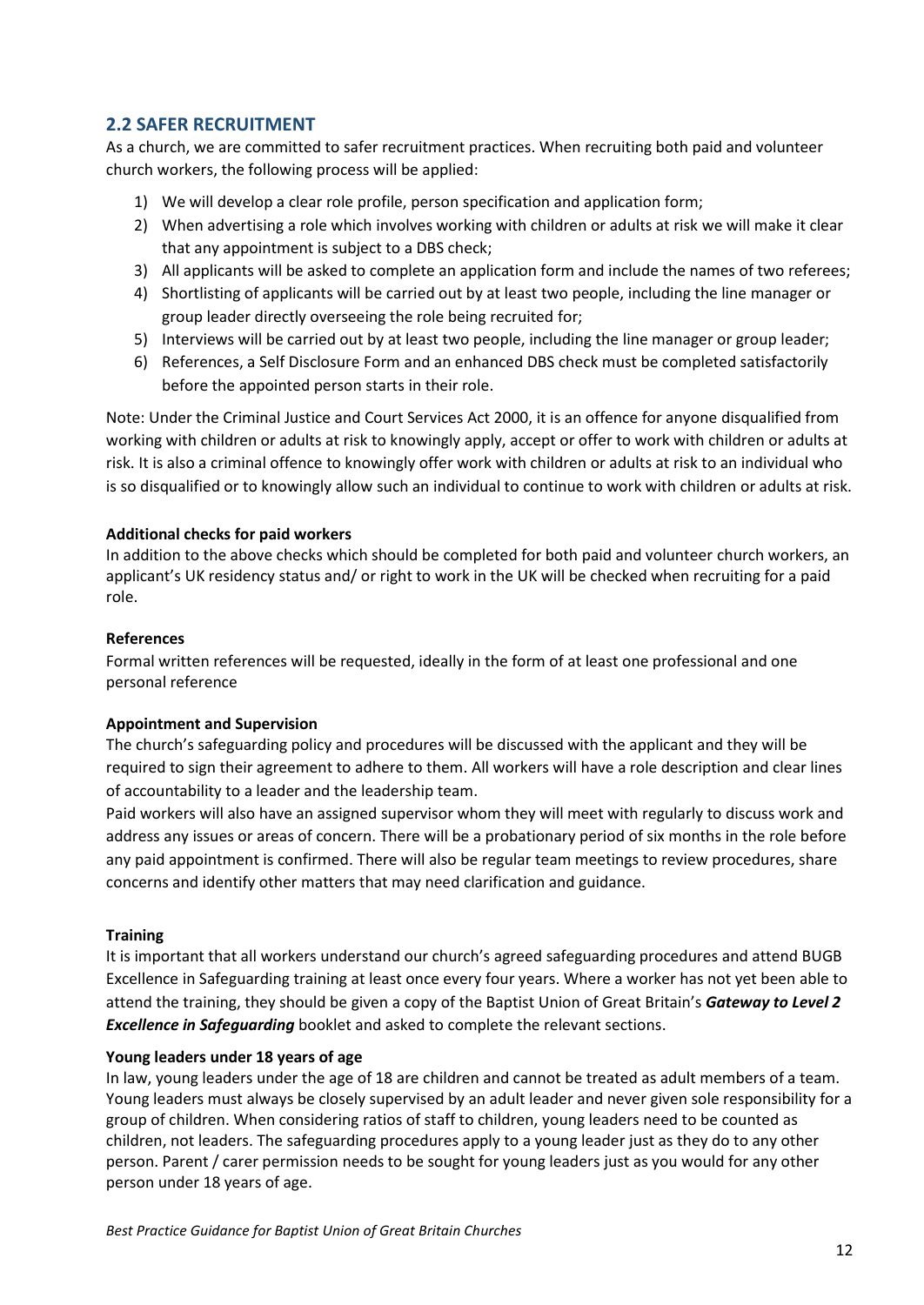#### <span id="page-12-0"></span>**2.3 SAFER BEHAVIOUR**

The church has a code of behaviour for all those working with children and/or adults at risk so that everyone is shown the respect that is due to them:

- Treat everyone with dignity and respect.
- Use age and ability appropriate language and tone of voice. Be aware of your body language and the effect you are having on the child or adult at risk.
- Listen well to everyone. Be careful not to assume you know what a child or adult at risk is thinking or feeling. Listen to what is being spoken and how it is said. At the same time, observe the individual's body language to better understand what is being said.
- Be aware of any physical contact you may have with a child or adult at risk and record it when necessary. For instance, if you need to stop a fight, administer First Aid, give a hug to someone in distress, or protect yourself or others from danger.
- Do not make sexually suggestive comments about or to a child or adult at risk, even in 'fun'.
- Do not scapegoat, belittle, ridicule or reject a child or adult at risk.
- Keep a record of any significant incidents or concerns on a Safeguarding Incident Form (see Appendix 3). Enter the names of all those present and anything of note which you observe, e.g. details of any fights broken up by the workers, allegations made, etc. All workers who witnessed the incident, overheard it or responded in any way should record the details and sign and date the form.

Specific considerations when working with children:

- Do not invade the privacy of children when they are using the toilet or showering
- The level of assistance with personal care (eg. toileting) must be appropriate and related to the age of the child, whilst also accepting that some children have special needs.
- Avoid rough games involving physical contact between a worker and a child
- Avoid sexually provocative games
- When it is necessary to discipline children, this should be done without using physical punishment. There may, however, on the rare occasion be circumstances where a child needs to be restrained in order to protect them or a third person.
- Only invite children and young people to your home or on trips in groups and always make sure that another worker is present.
- Notify the DPS of any children's trips which take place in the name of the church. Parental permission must always be sought.
- Do not give lifts to children or young people on your own. Ensure that if transporting children as part of your church role, you have the correct insurance cover in place as well as parental permission.
- No person under 18 years of age should be left in sole charge of any children of any age. Nor should children or young people attending a group be left alone at any time.
- •

No one should normally be left working alone with children, young people or adults at risk, but should instead work as part of a team. If there are insufficient leaders for groups:

- Internal doors should be left open.
- At least two people should be present before external doors are opened for an event.
- Consider whether you could combine groups together or rearrange planned activities.
- Reconsider whether you can run the group safely, carrying out a Risk Assessment to record your findings.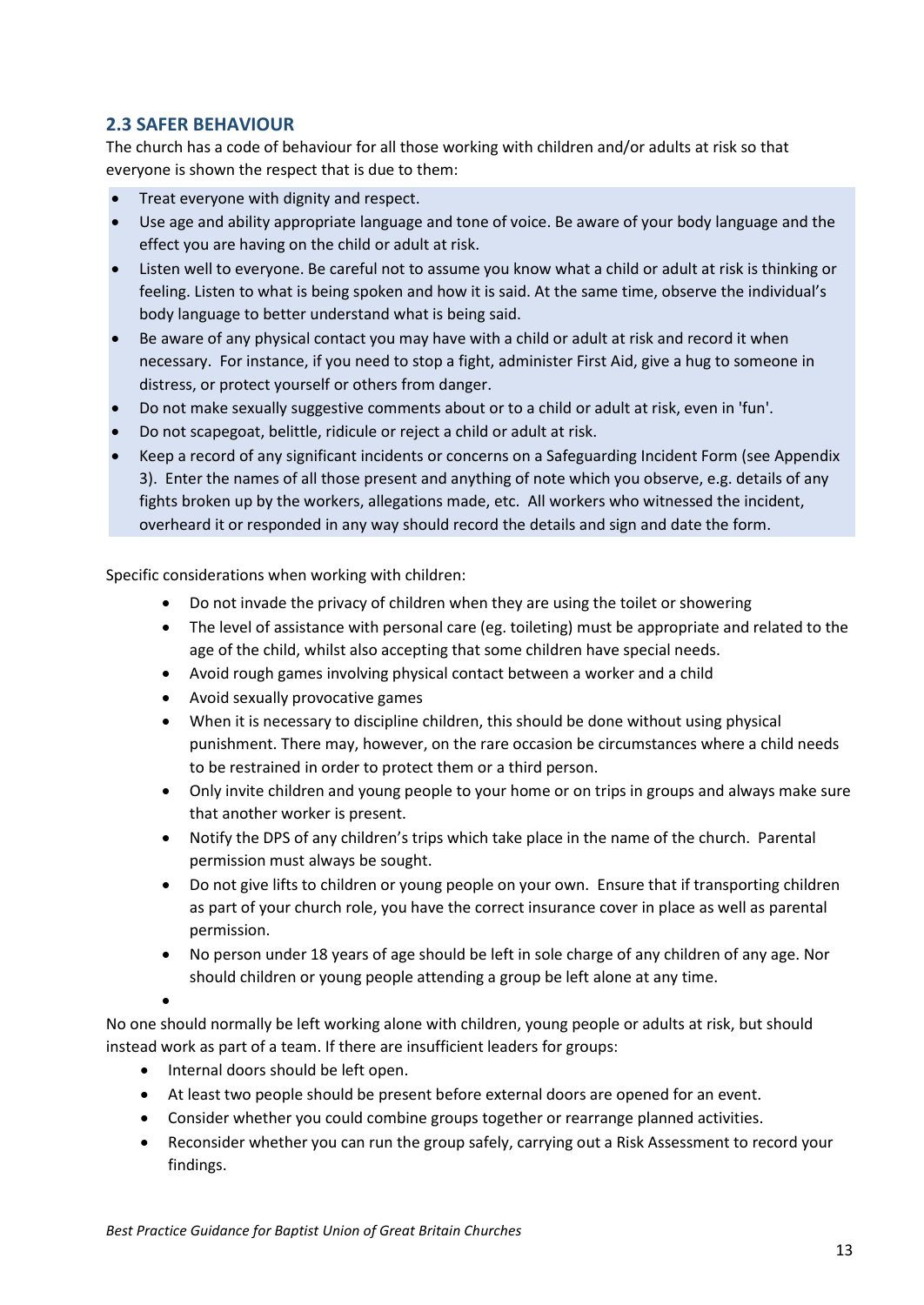If workers do find themselves on their own with children or adults at risk, they should:

- Assess the risk of sending the child or adult at risk home.
- Phone another team member and let them know the situation.
- Train additional leaders as soon as possible.

If a child or adult at risk wants to talk on a one-to-one basis you should make sure that:

- You try to hold the conversation in a corner of a room where other people are present.
- You leave the door open if you are in a room on your own.
- Another team member knows where you are.

Consideration should be given to how many workers should be involved with the group and whether they should be male or female workers, or both. See section 3.11 for recommended ratios. The only adults allowed to participate in children's and adult at risk activities are those safely appointed and appropriately trained. The leader of the activity should be aware of any other adults who are in the building whilst the activity is running.

### **SECTION 3 - BEST PRACTICE GUIDELINES**

The church has the opportunity to minister to individuals from the whole community, from the very young to the very old. These best practice guidelines are in place to help those working on behalf of the church to do it well, prioritising the safety and well-being of those they are working with. Whilst this section is divided into adults and children, some aspects of good practice will overlap.

#### <span id="page-13-0"></span>**3.1 – WORKING WITH CHILDREN**

#### <span id="page-13-1"></span>**3.1.1 Ratios**

| <b>Age range</b>  | <b>Recommended minimum ratio for</b><br><b>INDOOR activities</b>                                                             | <b>Recommended minimum ratio for</b><br><b>OUTDOOR activities</b>                                                         |
|-------------------|------------------------------------------------------------------------------------------------------------------------------|---------------------------------------------------------------------------------------------------------------------------|
| $0 - 2$ years     | $1:3$ (minimum 2)                                                                                                            | $1:3$ (minimum 2)                                                                                                         |
| 3 years           | $1:4$ (minimum 2)                                                                                                            | $1:4$ (minimum 2)                                                                                                         |
| $4 - 7$ years     | $1:8$ (minimum 2)                                                                                                            | $1:6$ (minimum 2)                                                                                                         |
| $8 - 12$ years    | 2 adults for up to 20 children<br>(preferably one of each gender) with<br>an extra adult for every 10 additional<br>children | 2 adults for up to 15 children (preferably<br>one of each gender) with an extra adult for<br>every 8 additional children  |
| 13 years and over | 2 adults for up to 20 children<br>(preferably one of each gender) with<br>an extra adult for every 10 additional<br>children | 2 adults for up to 20 children (preferably<br>one of each gender) with an extra adult for<br>every 10 additional children |

When working with children the following recommended minimum ratios of workers to children apply:

This does not take into account special circumstances such as behavioural issues, developmental issues, disability and so on, which may mean an increase to the recommended ratios. In calculating the ratios of workers to children, young leaders who are under the age of 18 should be counted as one of the children, not one of the workers.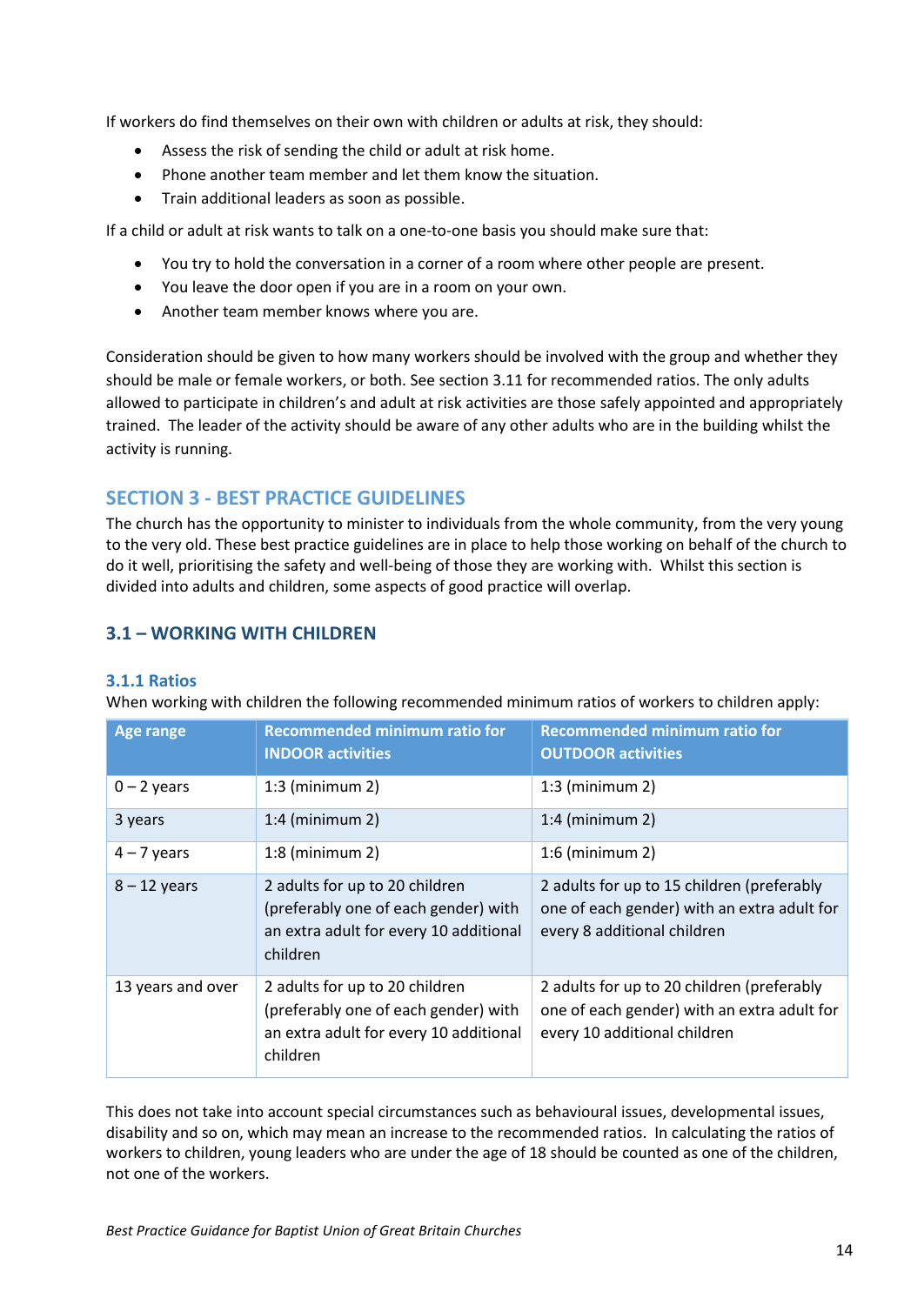#### <span id="page-14-0"></span>**3.1.2 Children with Special Needs**

Children and young people who have a disability can be at greater risk of abuse. They will often require more help with personal care, such as washing, dressing, toileting, feeding, mobility, etc. Some children may have limited understanding and behave in a non-age-appropriate way. It is good practice to speak with the parents/carers of children/young people with special needs and find out from them how best to assist the child or young person.

#### <span id="page-14-1"></span>**3.1.3 Visiting Children or Young People at Home**

It is unlikely that workers will need to make pastoral visits to children and their families at home on behalf of the church. If a situation occurs where it is needed then it should be done in pairs, and with the prior agreement of the Minister.

#### <span id="page-14-2"></span>**3.1.4 Children with no adult supervision**

When children turn up to and want to join in with church activities without the knowledge of their parents/carers, workers will:

- Welcome the child and try to establish their name, age, address and telephone number.
- Record their visit in a register.
- Ask the child if a parent/carer is aware of where they are & where possible, make contact.
- Without interrogating the child, find out as soon as possible whether they have any specific needs (eg. medication) so that you can respond appropriately in an emergency.
- Give the child a consent form and explain it needs to be filled in and brought back next time.

#### <span id="page-14-3"></span>**3.1.5 Mentoring**

If a worker is working with a young person as part of the recognised church mentoring programme:

- The parents of all young people involved in mentoring are required to sign a letter to say they are aware that the mentoring is happening and who it is with.
- Mentoring meetings should only be held in agreed places and should be in view of other people.
- A mentoring meeting should have an agreed start and end time and someone should be aware that a meeting is taking place and where it is being held.
- A basic record should be kept of dates of significant meetings and any text messages or emails.
- Appropriate boundaries should be put in place in regard to times and demand, ie not phoning or texting late at night, etc.
- A written record should be kept of issues/decisions discussed at meetings.

#### <span id="page-14-4"></span>**3.1.6 Peer Group Activities for Young People**

All youth activities will be overseen by named adults who have been selected in accordance with safer recruitment procedures. It is accepted that groups aged 16+ may benefit from being led and run by peers. In this situation, adult leaders will contribute to programme planning and reviews and will always be present to oversee any peer-led activities taking place.

#### <span id="page-14-5"></span>**3.1.7 Physical Contact**

- Keep everything public. A hug within a group context is very different from one behind closed doors.
- Touch should be related to the child's needs, not the worker's.
- Touch should be age-appropriate and generally initiated by the child rather than the worker.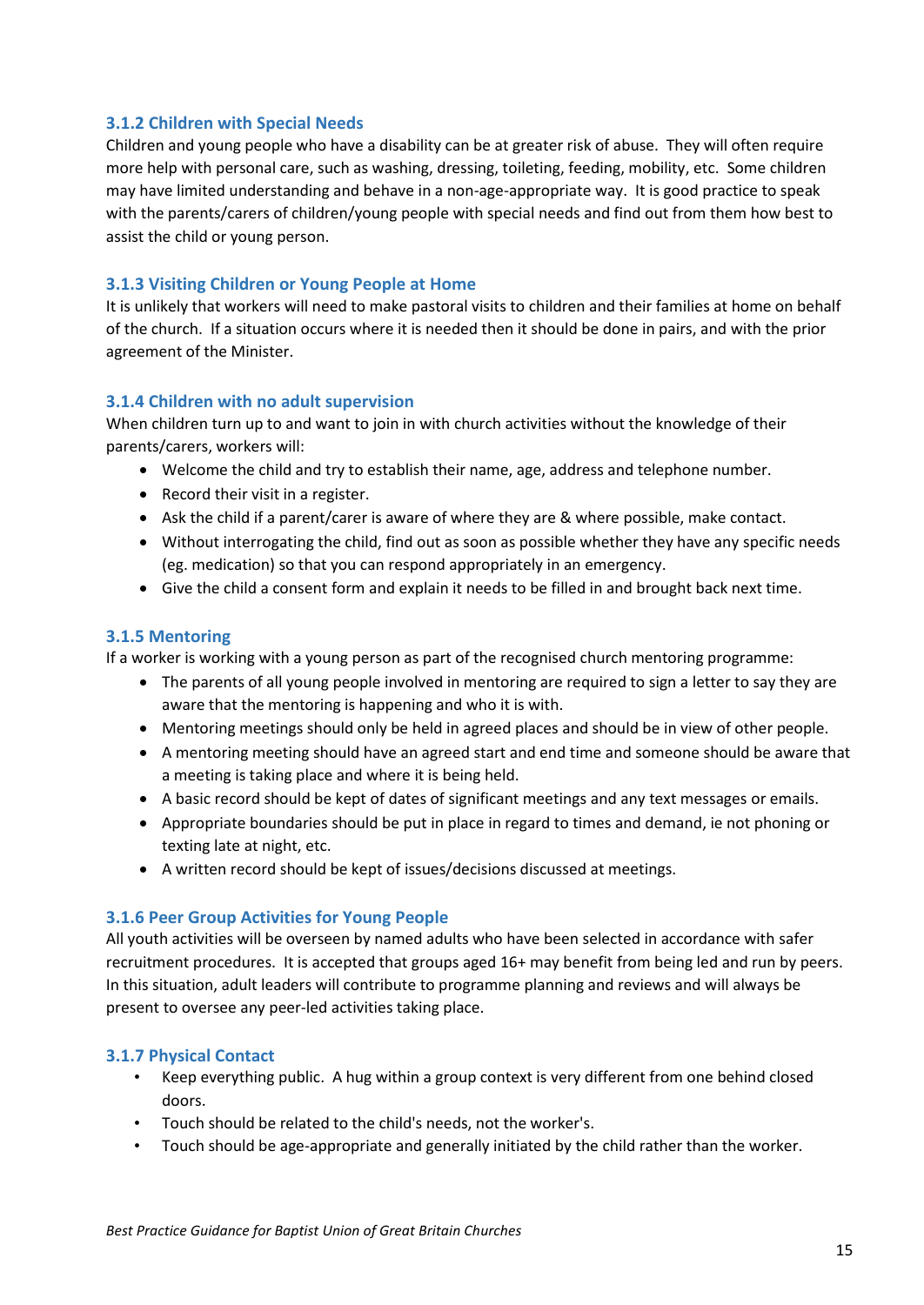- Workers should avoid any physical activity that is, or may be thought to be, sexually stimulating to the adult or the child.
- Children are entitled to privacy to ensure their personal dignity.
- Children have the right to decide how much physical contact they have with others, except in exceptional circumstances such as when they need medical attention.
- When giving first aid (or applying sun cream, etc), workers should encourage the child to do what they can manage themselves but consider the child's best interests and give appropriate help where necessary.
- Team members should monitor one another in the area of physical contact. They should help each other by constructively challenging anything which could be misunderstood or misconstrued.

#### <span id="page-15-0"></span>**3.1.8 Electronic Communications - Cyber Safety**

#### **Modern Technologies and Safe Communication**

A worker's role description will include an acknowledgement and approval of technologies such as email, social networking and mobile phone communications as a legitimate means of communicating with young people. It should also include the expectations of the church in relation to their use. On the general consent form, parents/carers sign to agree that the young person can receive such communications.

Young people also need to be aware of the protocols that workers follow in relation to electronic communications. It is important to remember that as well as the parent/carer, young people have a right to decide whether they want a worker to have their contact details and should not be pressurised otherwise.

It is not appropriate to use these communication methods with children aged 11 years and younger. For more information on cyber safety, please refer to the Baptist Union of Great Britain *Cyber Safety Guide*, which can be found on their website.

#### **Email**

Email should be limited to sharing generic information, for example, to remind young people about meetings. If email is being used, workers will ensure that they are accountable by copying each message to a designated email address. It is important workers use clear and unambiguous language to reduce the risk of misinterpretation, for example, avoiding inappropriate terms such as 'love' when ending an email.

#### **Communicating using Instant Messaging (eg. Snapchat, Whatsapp, Instagram)**

Instant messaging should be kept to an absolute minimum. Workers should save significant conversations and keep a log stating with whom and when they communicated.

#### **Mobile Phones**

Workers need to take care in using mobile phones to communicate with young people:

- Mobile phone use should primarily be for the purposes of information sharing.
- Workers should keep a log of significant conversations/texts.
- Any texts or conversations that raise concerns should be passed on to the worker's supervisor.
- Workers should use clear language and should not use abbreviations like 'lol' which could mean 'laugh out loud' or 'lots of love'
- Workers should not take photos of children, young people or adults at risk unless permission is sought in advance and should not store such photos on personal phones.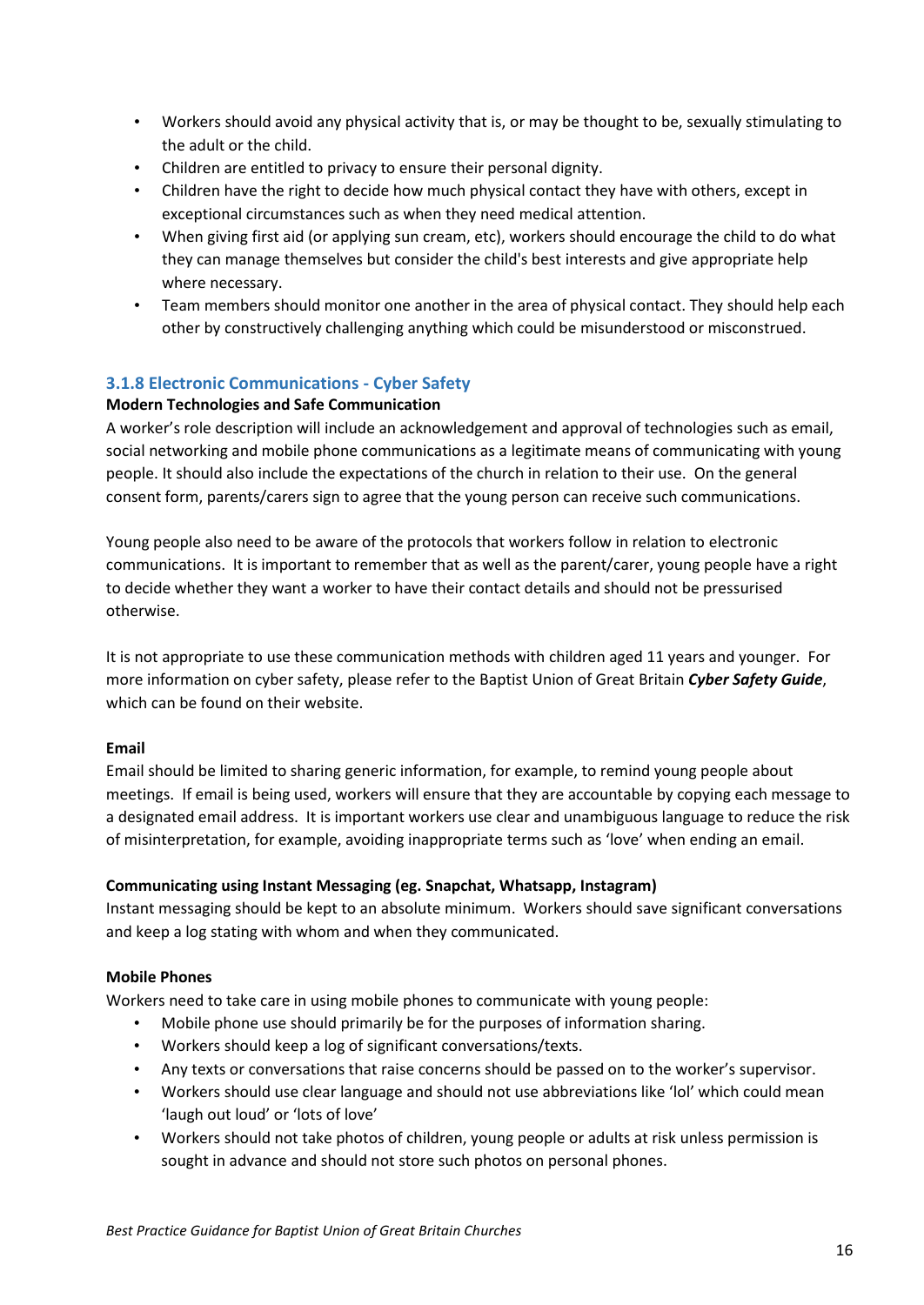#### **Social Networking**

- Workers should have a site that is used solely for children's / youth work communications and is totally separate from their own personal site. This is to ensure that all communication with children and young people is kept within public domains.
- Workers should not send private messages to children on social networks. Workers should ensure that all communications are transparent and open to scrutiny.
- Workers should not accept 'friend' or 'following' requests from children on their personal site, nor seek to be 'friends' or a 'follower' of any child known to them in a church context.

#### **Taking Videos and Photographs of Children**

Since the introduction of the Data Protection Act in 2018, churches must be very careful if they use still or moving images of clearly identifiable people. There are several issues to be aware of:

- Permission must be obtained, via the consent form, of all children who will appear in a photograph or video before the photograph is taken or footage recorded.
- It must be made clear why that person's image is being used, what you will be using it for, and who might want to look at the pictures.
- If images are being taken at an event attended by large crowds, such as a sports event, this is regarded as a public area and permission from a crowd is not necessary.
- Many uses of photographs are not covered by the Data Protection Act 2001 including all photographs and video recordings made for personal use, such as a parent/carer taking photographs at school sports days or videoing a church nativity play.
- Children and young people under the age of 18 should not be identified by surname or other personal details, including email, postal address or telephone number.
- When using photographs of children and young people, it is preferable to use group pictures.

#### <span id="page-16-0"></span>**3.2 WORKING WITH ADULTS AT RISK**

#### <span id="page-16-1"></span>**3.2.1 Premises**

The church building will be made as accessible as possible to all people. Any restrictions to access, visibility, audibility, toilet facilities, lighting or heating will be addressed wherever possible, and where necessary, aids and adaptations put in place.

#### <span id="page-16-2"></span>**3.2.2 Language**

Every effort will be taken to use appropriate language and suitable vocabulary, enabling the greatest level of inclusivity and accessibility. We will be mindful of the language used within worship and the language used to describe people (such as derogatory words focusing on aspects of someone's disability, race or sexuality rather than the person themselves).

#### <span id="page-16-3"></span>**3.2.3 Worship**

In all worship services, we will consider the varied requirements of our congregation and try to be as inclusive as possible, by:

- Providing some copies of large print type for all printed materials
- Speakers always facing the congregation and not covering their mouths when talking, enabling those who rely on lip-reading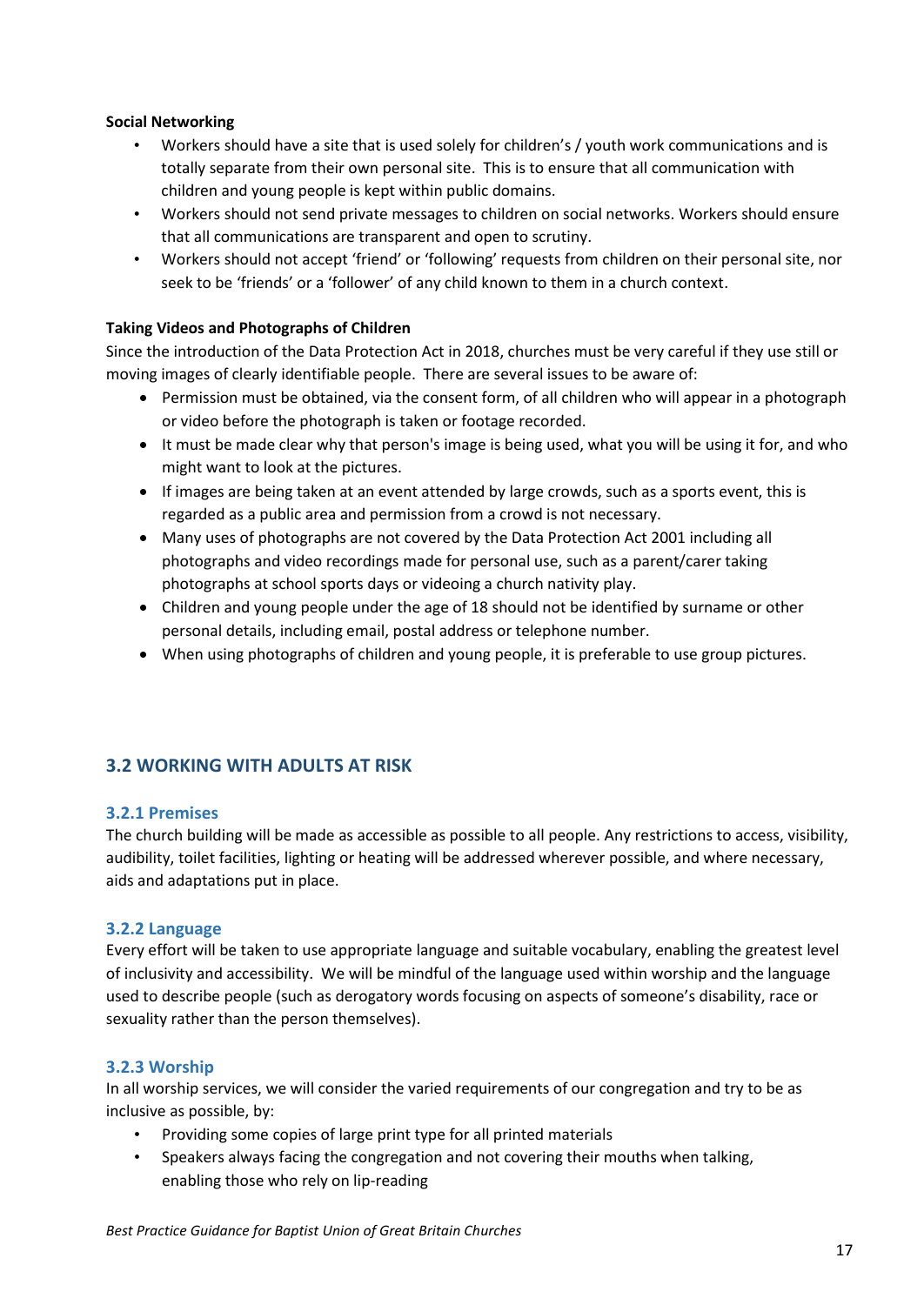- Describing what is being presented on a screen for those who cannot see it clearly
- Using inclusive language
- Using a variety of liturgy and resources to cater for different levels of understanding
- Using a microphone during times of open prayer so that all can hear
- Considering holding a service which specifically caters for certain groups of adults at risk, such as those with learning disabilities, the deaf or the visually impaired.

#### <span id="page-17-0"></span>**3.2.4 Insurance**

We will take reasonable steps to safeguard adults at risk and will follow any specific safeguarding requirements as laid out by our insurance company.

#### <span id="page-17-1"></span>**3.2.5 Financial integrity**

Arrangements are in place for dealing with money, financial transactions and gifts, as outlined below:

- Those who work with adults at risk may become involved in some aspects of personal finance - collecting pensions or benefits, shopping or banking, etc. If handling money for someone else, always obtain receipts or other evidence of what has been done.
- Workers should not seek personal financial gain from their position beyond any salary or recognised allowances or expenses.
- Workers should not be influenced by offers of money.
- Any gifts received should be reported to the church trustees, who should decide whether or not the gift can be accepted.
- Any money received by the church should be handled by two unrelated church workers.
- Care should be taken not to canvass for church donations from those adults who may be at risk, such as the recently bereaved.
- Workers should ensure that church and personal finances are kept apart to avoid any conflict of interest.
- If someone alters their will in favour of an individual known to them because of their church work or pastoral relationship, it should be reported to the trustees. Workers should not act as Executors for someone they know through their work or pastoral role, as this may lead to a conflict of interests.
- Expert legal advice should be sought on matters such as Power of Attorney and Appointeeship to ensure that the situation is clearly understood and is the most appropriate course of action for the adult at risk.

#### <span id="page-17-2"></span>**3.2.6 Photographs**

Workers should make sure that they have the person's permission to take a picture, and that the subject is happy with the intended use of the pictures. When taking group pictures, workers should remember to get permission from everyone who will be photographed.

#### <span id="page-17-3"></span>**3.2.8 Record keeping**

It is good practice to record pastoral visits or meetings, noting the date, time, location, subject and any actions which are to be taken. The record of these meetings should stick to facts and try to avoid opinion. Any records of safeguarding allegations, concerns or disclosures should be passed on to the DPS and stored in a safe and secure manner for at least 75 years.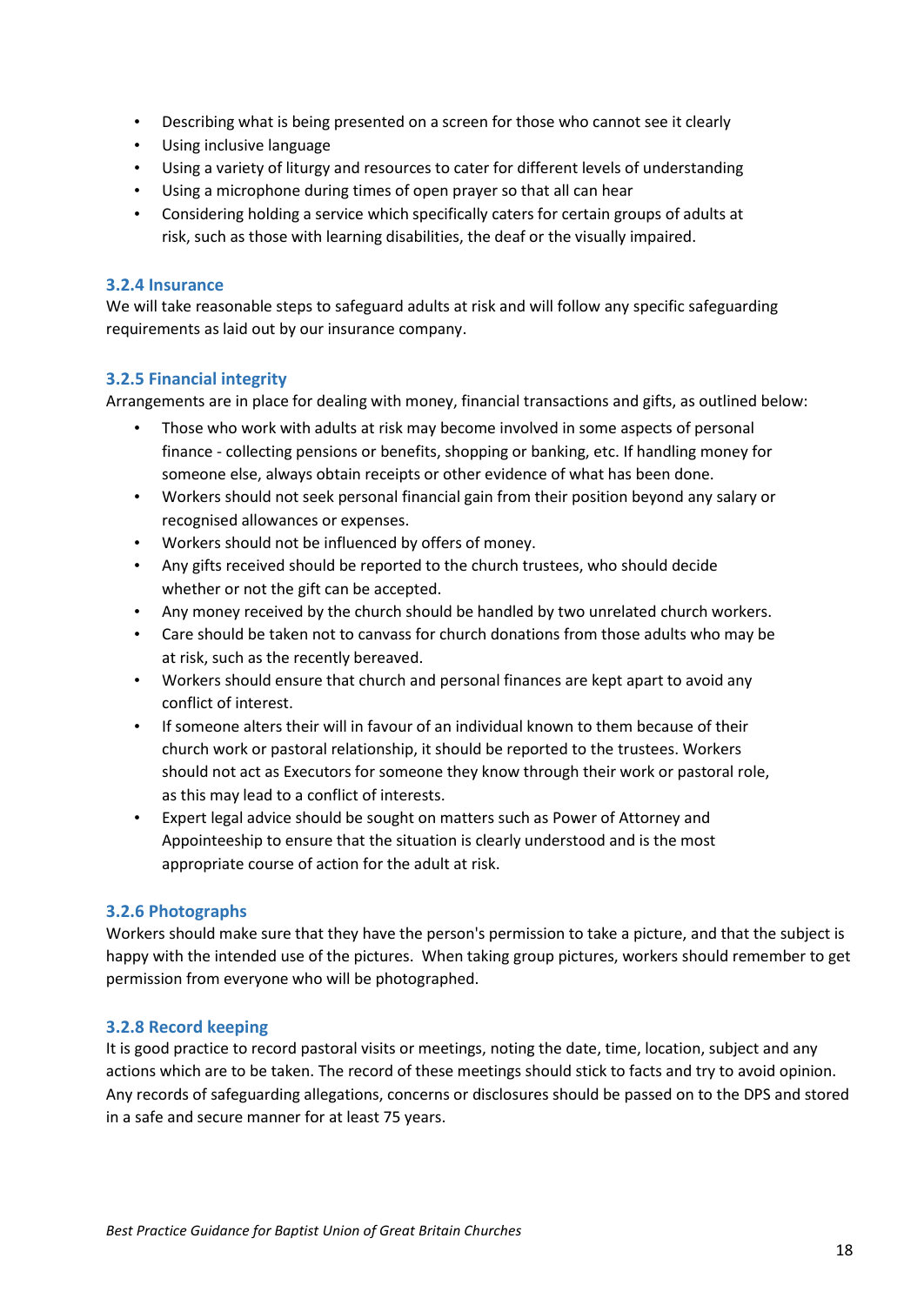#### <span id="page-18-0"></span>**3.2.9 Pastoral Relationships**

All those involved in pastoral ministry should work in a way that follows clearly defined procedures, which set out the boundaries to protect those carrying out the pastoral ministry as well as those receiving it:

- Workers should be aware of the power imbalance within pastoral relationships and the potential for abuse of trust.
- Behaviour that suggests favouritism or gives the impression of a special relationship, should be avoided.
- Workers should be aware of the dangers of dependency within a pastoral relationship.
- Workers should never take advantage of their role and engage in sexual activity with someone with whom they have a pastoral relationship.
- All people receiving pastoral ministry should be treated with respect and should be encouraged to make their own decisions about any actions or outcomes.
- Workers should not pastorally minister to anyone whilst under the influence of alcohol or drugs.
- Workers need to recognise the limits of their own abilities and competencies, and get further help when working with situations outside of their expertise or role.

#### <span id="page-18-1"></span>**3.3 HEALTH AND SAFETY - Safe Practice and Safe Premises**

#### <span id="page-18-2"></span>**3.3.1 Consent forms**

It is essential that we have important information about all children and young people involved in any activities at the church, which is recorded on our consent forms**.** The first week someone attends (without a parent/care present) workers must record their name, medical emergency information and a contact name and number. Then they must bring their completed form back with them.

Similar details (next of kin phone number & medical conditions if appropriate) will be gathered for adults at risk and kept in church office.

#### <span id="page-18-3"></span>**3.3.2 Health and Safety**

All activities for children, young people and adults at risk will comply with the church's current health and safety policy and will be conducted in accordance with *Guidelines for users of Underhill Baptist Church*, with particular attention paid to the sections on Fire Action, First Aid, PAT testing, Health and Safety and Kitchen and Food Hygiene.Whenever possible, at events involving food preparation, at least one worker will hold a valid Basic Food Hygiene Certificate.

Buildings being used for children's and adult at risk groups will be properly maintained and reviewed annually.

#### <span id="page-18-4"></span>**3.3.3 Fire**

It is the responsibility of all group leaders/responsible persons within the building to ensure the safety of themselves and those who are in their care. In addition, it is a legal requirement that all group leaders/responsible persons are familiar with the emergency procedures in the event of a fire.

#### <span id="page-18-5"></span>*3.3.4 First Aid*

We have a first aid kit as well as an incident reporting book, which must be completed in the event of any accidents, injuries or incidents*.* A nominated individual will ensure that the contents of the first aid kits are checked on a regular basis. Completed accident forms should be passed on to the nominated individual.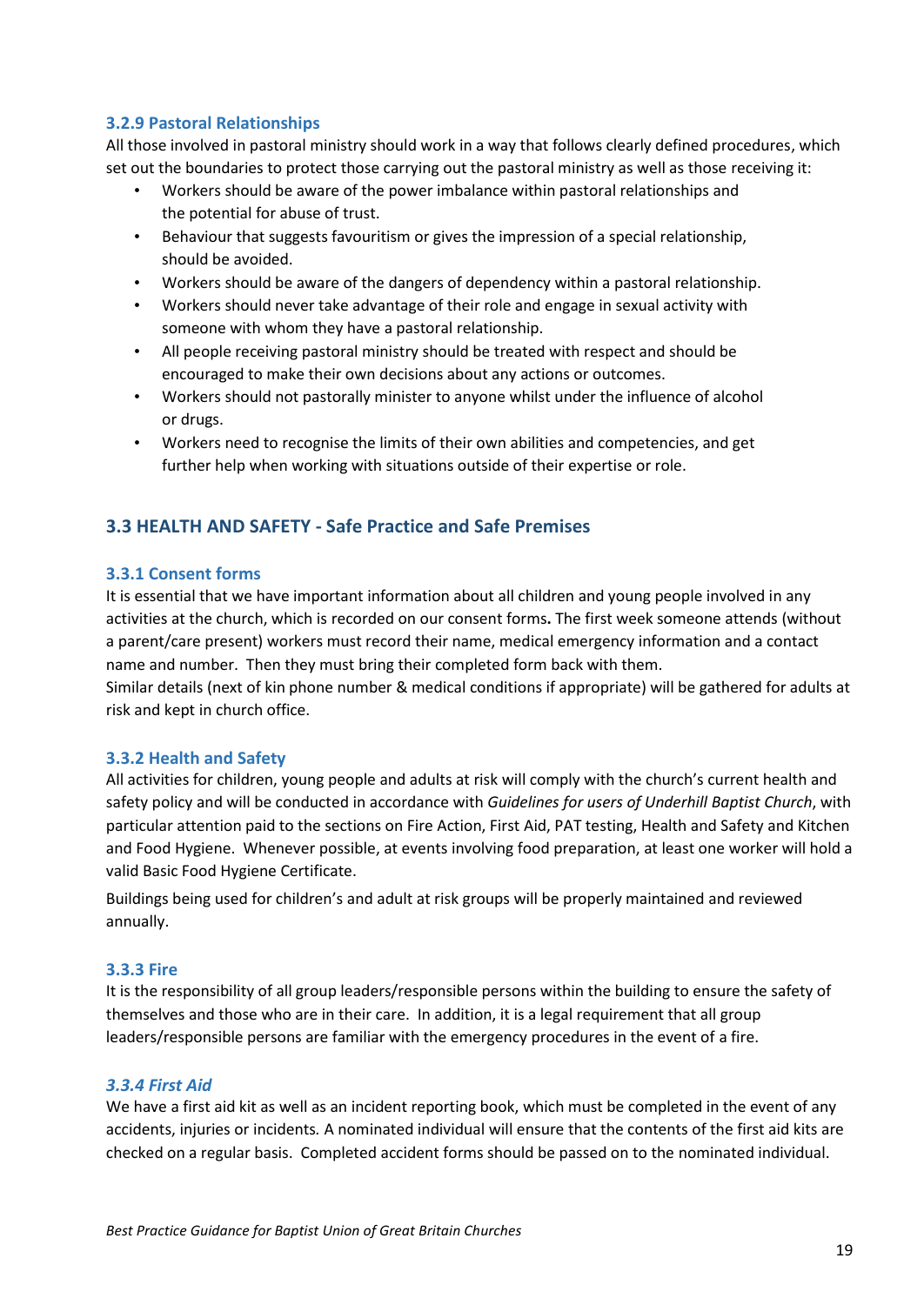#### <span id="page-19-0"></span>*3.3.5 Supervision of Groups*

It should be clear who the 'responsible person' is for each activity and they should be aware of who is on the premises.

#### <span id="page-19-1"></span>*3.3.6 Food Hygiene*

The Food Safety (General Food Hygiene) Regulations 1995 state that anyone who handles food or whose actions could affect its safety must comply with the regulations. Those with responsibility for food should possess the Basic Food Hygiene Certificate and be aware of food safety (preparation, handling and storage, disposal of waste, etc).

#### <span id="page-19-2"></span>**3.3.7 Risk Assessment**

Before undertaking any activity with children or adults at risk, the leader will ensure that a risk assessment is carried out. It is advisable to appoint someone specifically for this task.

#### <span id="page-19-3"></span>**3.3.9 Transport**

These guidelines apply to all drivers involved in the transportation of children, young people and adults at risk on behalf of the church. They do not apply to private arrangements, for example, transport arrangements made between friends.

- Only those who have gone through the church safer recruitment procedures for workers will transport children and adults at risk (within the DBS eligibility criteria).
- All drivers will have read the church's Safeguarding Policy and agree to abide by it.
- Drivers will be aged 21 or over and have held a full driving licence for at least two years.
- Drivers must ensure that they have adequate insurance cover and that the vehicle being used is road worthy.
- All hired minibuses will have a small bus permit, the necessary insurance and a driver with a valid driving licence that entitles them to drive a minibus.

Our practice specifically for transporting children is as follows:

- Parental consent will be given for all journeys.
- All children and young people should be returned to an agreed drop off point. Make sure they are collected by an appropriate adult.
- At least two workers should be present when transporting children as part of a church role.

#### **3.10 Outings and Overnight Events involving Children**

There are some specific considerations which need to be made for outings and overnight events involving children:

- A risk assessment must be carried out beforehand.
- Parents will be informed in writing of all the arrangements.
- Consent forms will be obtained for the specific activities involved.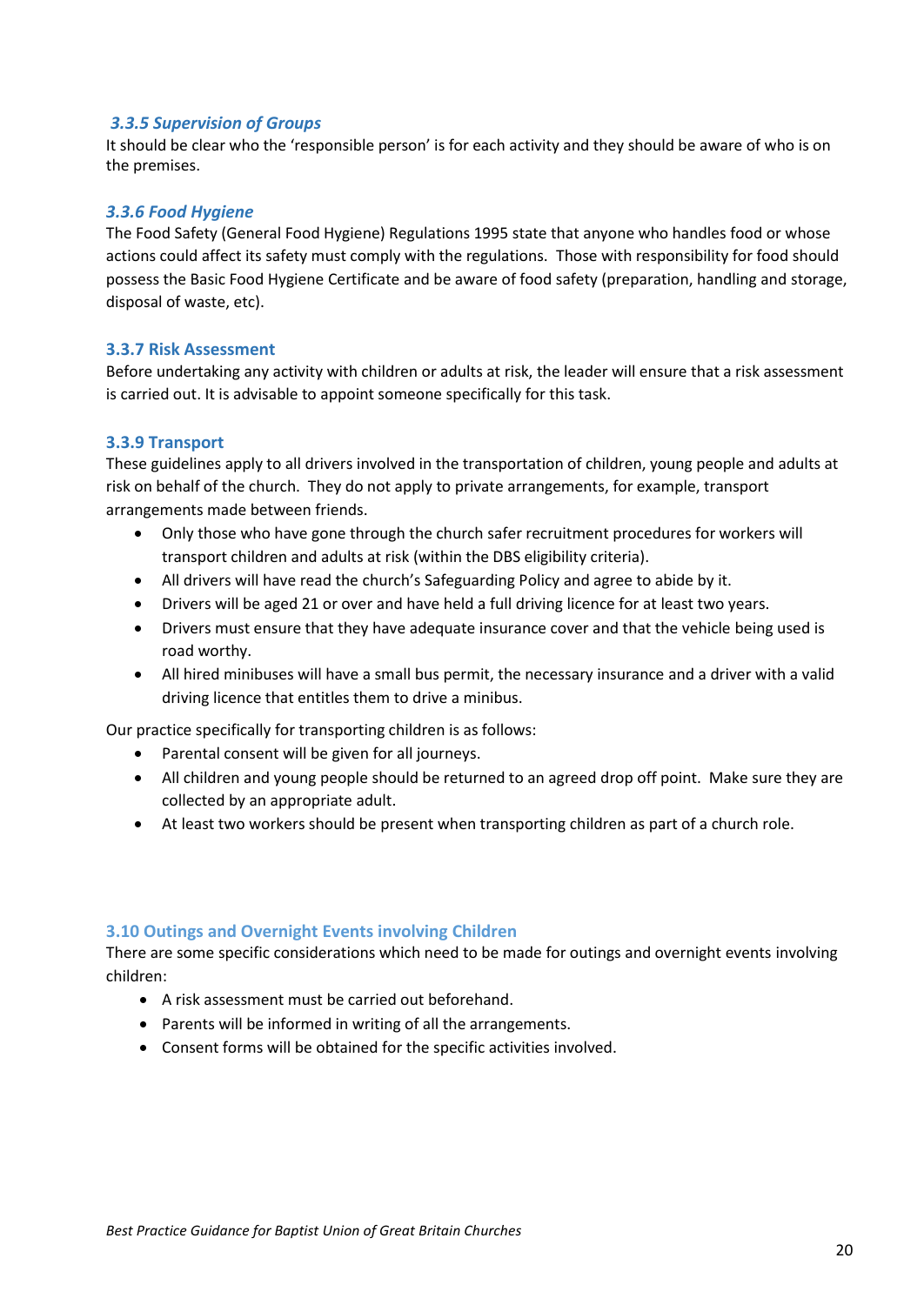#### <span id="page-20-0"></span>**3.3.11 Outings and Overnight Events involving Adults at Risk**

As with outings and events for children, there are additional considerations for a group taking adults with additional needs, such as learning difficulties or mental health needs, on outings or overnight events:

- A risk assessment must be carried out beforehand
- Planning for the trip should take into account specific medical, physical and support needs of each group member, bearing in mind that there may be people in the group who have individual care needs that will have to be met (including personal care)
- Adults at risk should be included in the planning of trips and events
- Consideration should be given to the suitability and accessibility of the venue and accommodation, travel time and mode of transport, and the affordability of the event
- Adults at risk should be given all the information about the trip beforehand so that they know where they are going, how long it will take to get there and what type of activities they will be taking part in.
- There should be a minimum of two leaders with each group; the individual needs of those attending may determine the additional number of people required.

#### **Consent and Medical Information**

A medical consent form should be completed by each member of the group and held by the leader. This will include any health concerns, emergency contact information and contact details for their GP. This will allow emergency medical personnel to have access to information should the need arise.

#### **Holding and Dispensing of Medication**

Church workers should never agree to hold or dispense medication for those on an event. If someone is unable to manage their own medication then consideration should be given as to whether their usual carer could attend with them or whether they will not be able to attend the event.

#### <span id="page-20-1"></span>**3.4 SAFER COMMUNITY**

#### <span id="page-20-2"></span>**3.4.1 Bullying**

Bullying is another form of abuse, and it can be verbal or physical. Bullying doesn't just happen to children, often adults can be victims too. There is no legal definition of bullying, but it is usually defined as a repeated pattern of behaviour intended to cause emotional or physical harm to another person, or exert power over them. The effect of bullying on the victim can be profound, both emotionally and physically, regardless of their age, ability or status.

It is important to recognise that bullying happens within churches, and it is not isolated to the children and young people. Anyone in the church can be a victim of bullying, just as anyone in the church can be the bully, including those in leadership.

Some examples of bullying that could arise in the church context are:

- Being verbally or physically abusive towards another person
- Isolating or deliberately ignoring someone, or excluding them from group activities
- Spreading rumours and malicious untruths about another person in the church
- Use of email, phone or social media to publicly challenge or undermine someone
- Name calling and personal insults
- Making false accusations
- Sending abusive messages or degrading images via phone, email or social media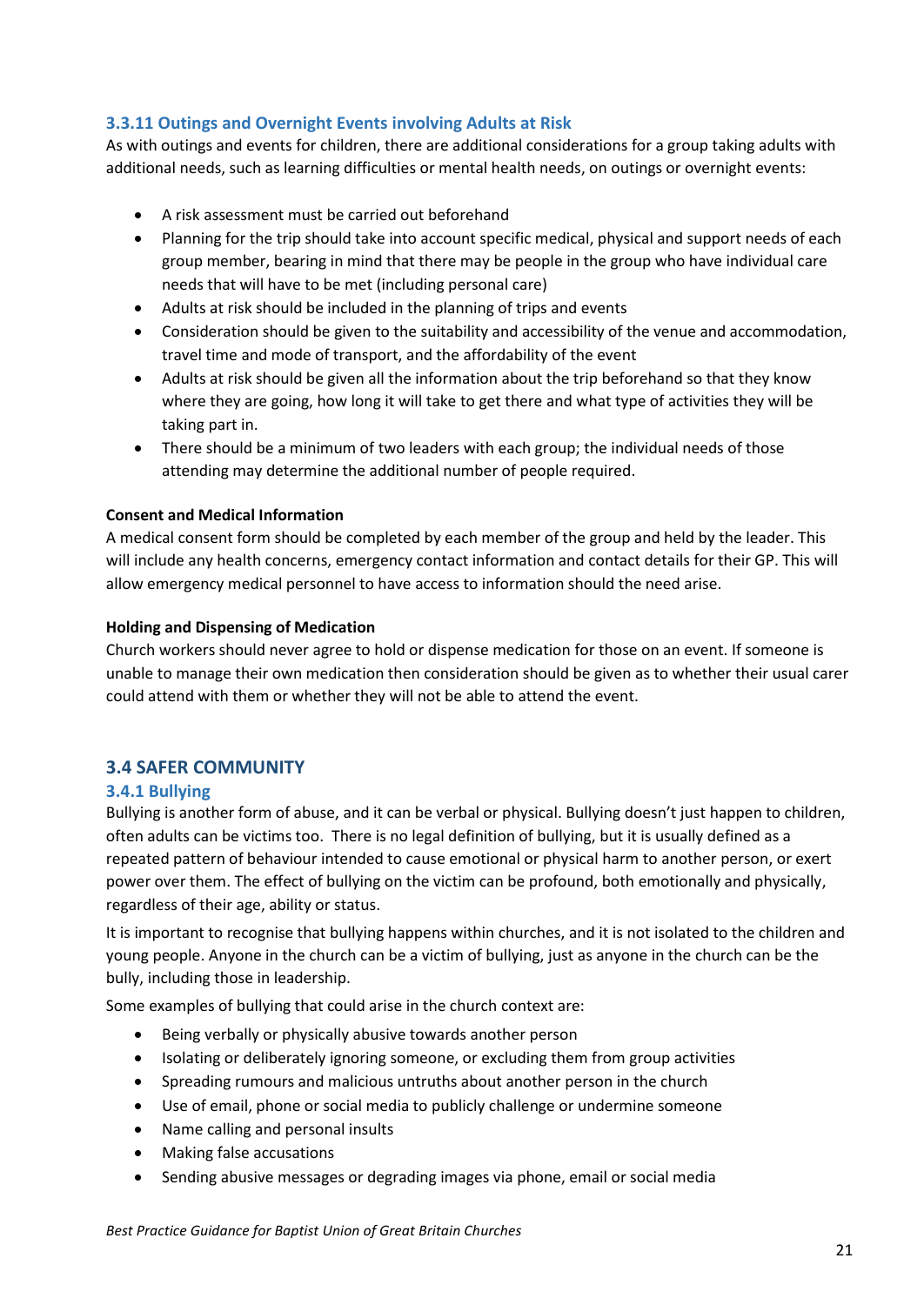Bullying will always cause a great deal of pain and harm for those on the receiving end. Many people affected by bullying, both children and adults, believe they have nowhere to turn. They are scared to speak out and often blame themselves. They can become fearful and reclusive. It is important that churches are able to recognise when bullying is occurring and are prepared to take action to resolve the situation.

Some signs that can indicate a person is being bullied are as follows:

• Withdrawal from group or church activities; appearing anxious, tearful or more reticent than usual, particularly in a certain context; development of mental health difficulties, such as depression or anxiety disorders; drop in performance relating to any church roles; physical injuries.

In order to help prevent bullying, the following procedures will be adopted within the church:

- The children and young people will be involved in agreeing a code of behaviour for their groups, which makes it clear that bullying is unacceptable. This should then be displayed somewhere visible to the whole church.
- The church will display signs stating the importance of valuing and respecting each other even in disagreements and this will be practically embedded into the leadership approach to others.
- Everyone in the church, whether children or adults, should know how they can report any incidents of bullying.
- All allegations of bullying will be treated seriously and details will be carefully checked before action is taken.
- The bullying behaviour will be investigated and bullying will be stopped as quickly as possible.
- An attempt will be made to help bullies change their behaviour.
- All allegations and incidents of bullying will be recorded, together with the actions that are taken.
- Where an allegation of bullying is made against a church or group leader, advice will be sought from the local Baptist Association Safeguarding Contact as this should be addressed.
- Incidents of bullying may be reported to the statutory authorities in line with the church safeguarding procedures.

It is important to distinguish bullying from other behaviour, such as respectfully challenging or disagreeing with someone else's beliefs or behaviours, setting reasonable expectations with regard to work deadlines and activities or taking legitimate disciplinary action.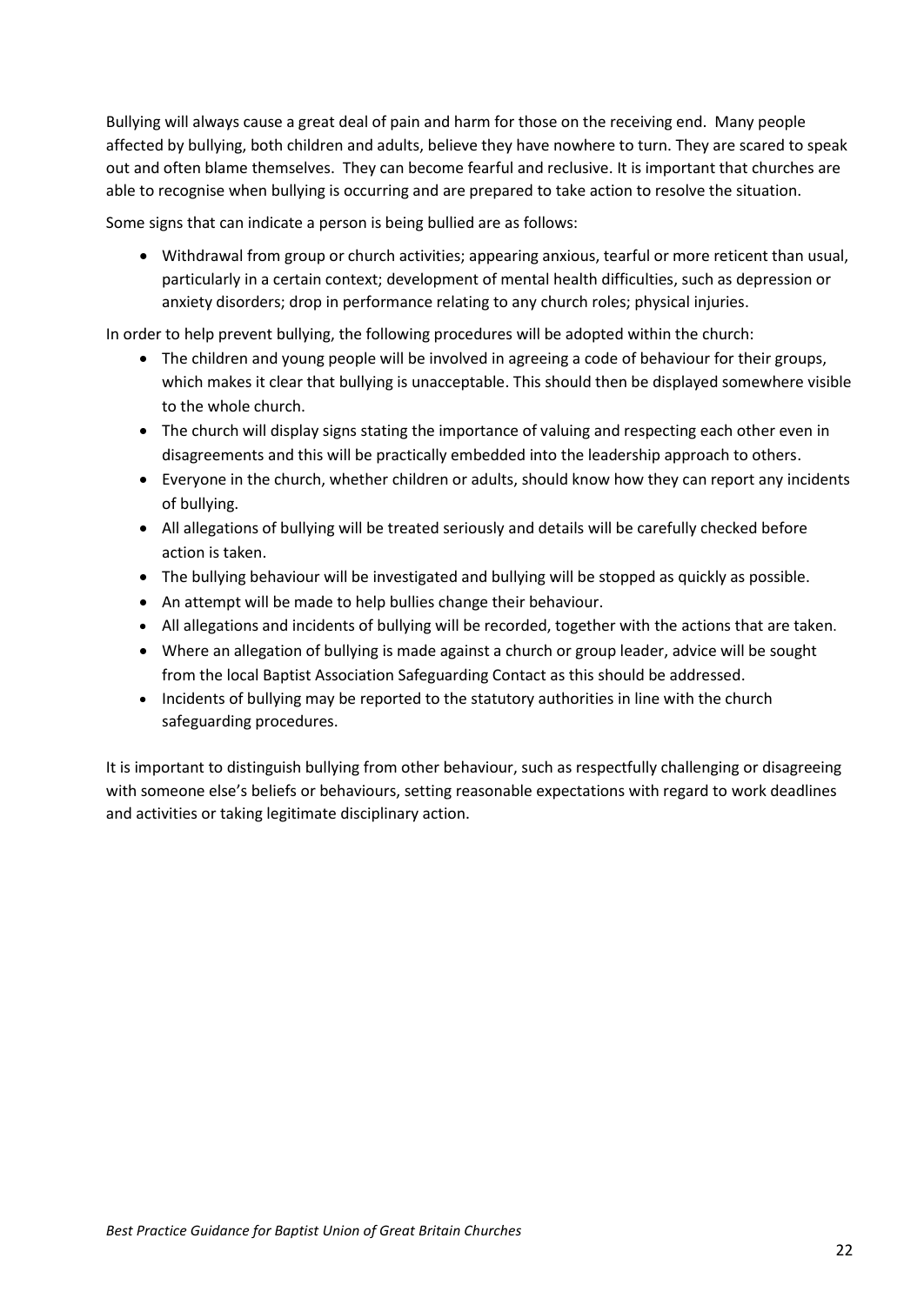#### <span id="page-22-0"></span>**3.4.2 Working with Alleged or Known Offenders**

When someone attending the church is known to have abused children or adults at risk, or a serious allegation has been made, the church safeguarding team will supervise the individual concerned and offer pastoral care, but in its commitment to protect vulnerable groups, will set boundaries for that person which they shall be expected to keep. These will be set out in what is known as a Safeguarding Contract.

When it is known that a person who has been convicted of abusing children, young people or adults is attending our church, it is important that their behaviour within the church community is properly managed and that a contract is put in place. There are also times when it will be appropriate to take such measures with a person who has faced allegations of abuse, but hasn't been convicted.

In determining the details of the contract:

- The DPS will inform and take advice from the local Baptist Association Safeguarding Contact.
- There will be a discussion about who should be informed about the nature of the offence and the details of the contract.
- The rights of the offender to re-build their life without people knowing the details of their past offence should be balanced against the need to protect children, young people and adults at risk.
- The members of the church Safeguarding Team will always be informed.
- The DPS should determine whether the person is subject to supervision or is on the Sex Offenders' Register. If so, the DPS should make contact with the offender's specialist probation officer (SPO) who will inform the church of any relevant information or restrictions that they should be aware of.

An open discussion will be held with the person concerned in which clear boundaries are established for their involvement in the life of the church. A written contract will be drawn up which identifies appropriate behaviour. The person will be required to sign the contract and it will be monitored and enforced. If the contract is broken certain sanctions will be discussed and considered with the local Baptist Association Safeguarding Contact.

#### <span id="page-22-1"></span>**3.4.3 Alleged or known offenders who are themselves adults at risk**

A formal contract may be quite a daunting process for someone with learning difficulties or a young person, yet having safeguards in place is still necessary. Therefore, an alternative may be to arrange a meeting with the individual in question where they can be taken though the main elements of a formal contract in a way that is non-threatening and easy to understand. Notes would be taken and the individual would need to verbally agree to the requirements laid out in the meeting.

Rather than signing a formal 'contract', the individual would instead sign to say that they agree with the minutes or meeting notes, and that they will stick to what has been agreed during the meeting. This will result in the same outcome as a contract, but is a more informal and appropriate approach for an adult at risk. The agreed requirements will need to be reviewed regularly to make sure that the individual is complying, exactly as a formal contract would be.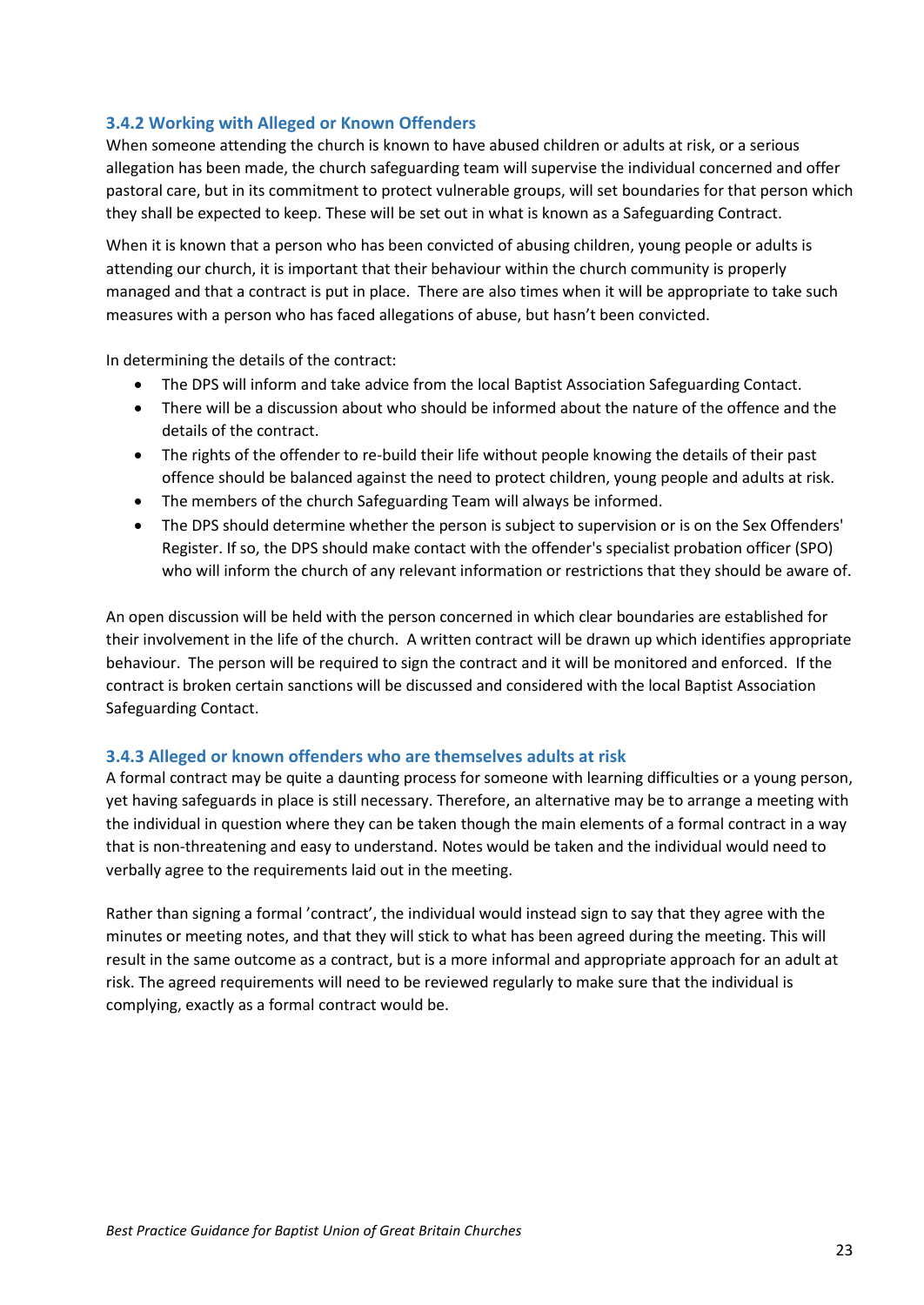## <span id="page-23-0"></span>**SECTION 4 - USEFUL CONTACTS**

**Barnet Council Multi Agency Safeguarding Hub (MASH) 0208 359 4066 (Mon – Fri, 9am - 5pm)**

**Emergency Duty team (24hr) 020 8359 2000**

**Police**

Contact 101, or 999 in an emergency

**Local Baptist Association Safeguarding Contact Rachel Swaby safeguarding@londonbaptist.org.uk 07512 196646**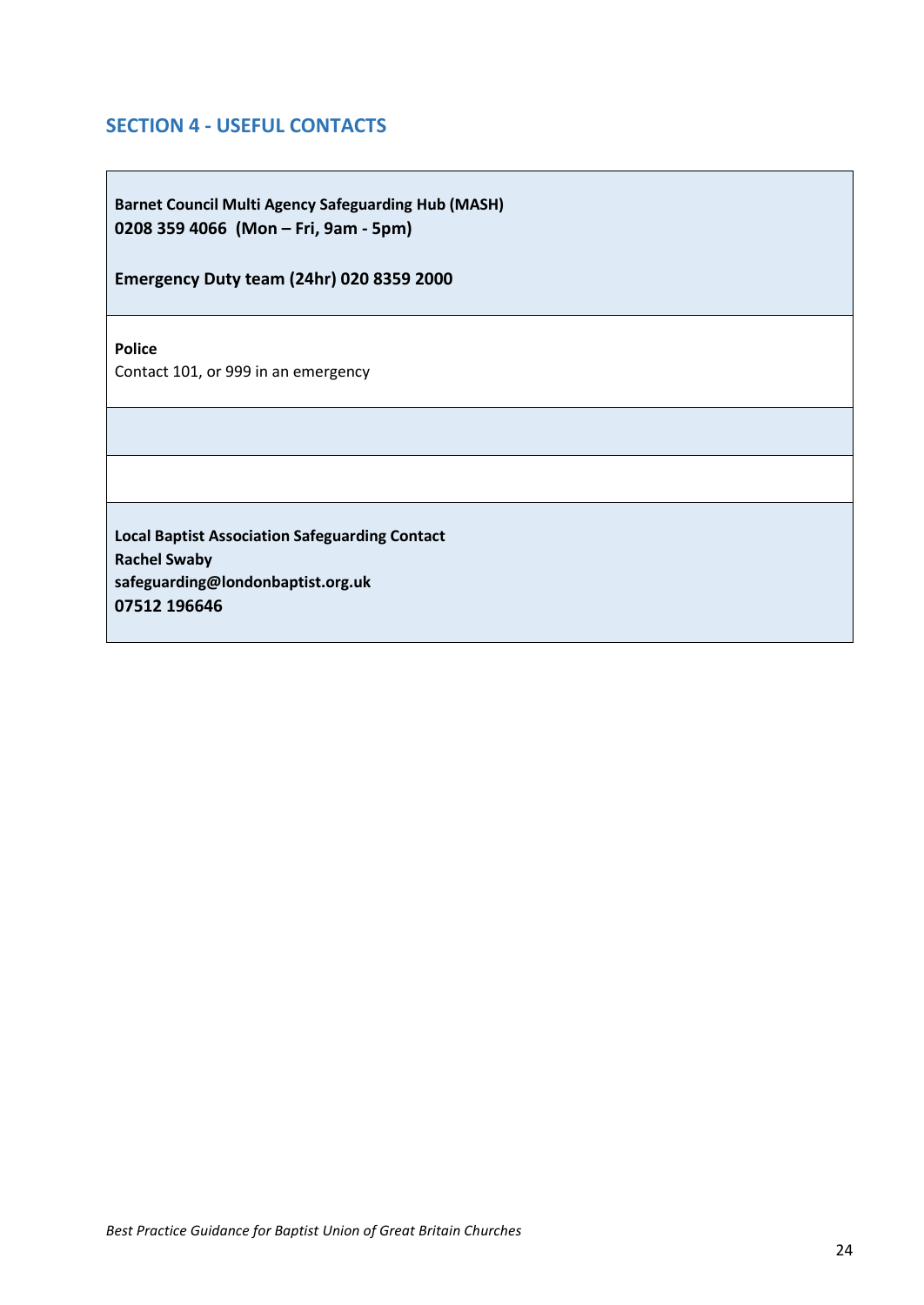## <span id="page-24-0"></span>**APPENDIX 1 - DEFINITIONS OF ABUSE**

#### **Understanding, Recognising and Responding to Abuse**

Abuse and neglect are forms of maltreatment of a child or adult at risk. Somebody may abuse or neglect a child or adult by inflicting harm, or by failing to act to prevent harm. Children and adults at risk may be abused in a family, or in an institutional or community setting; by those known to them or, more rarely, by a stranger. They may be abused by an adult or adults or a child or children. There are many different ways in which people suffer abuse. The list below is, sadly, not exhaustive.

| Type of abuse         | Child                                                                                                                                                                                                                                                                                                                                                                                      | Adult at risk                                                                                                                                                                                                                                                 |  |
|-----------------------|--------------------------------------------------------------------------------------------------------------------------------------------------------------------------------------------------------------------------------------------------------------------------------------------------------------------------------------------------------------------------------------------|---------------------------------------------------------------------------------------------------------------------------------------------------------------------------------------------------------------------------------------------------------------|--|
| Physical              | Actual or likely physical injury to a child,<br>or failure to prevent physical injury to a<br>child.                                                                                                                                                                                                                                                                                       | To inflict pain, physical injury or suffering<br>to an adult at risk.                                                                                                                                                                                         |  |
| Emotional             | The persistent, emotional, ill treatment<br>of a child that affects their emotional<br>and behavioural development. It may<br>involve conveying to the child that they<br>are worthless and unloved, inadequate,<br>or that they are given responsibilities<br>beyond their years.                                                                                                         | The use of threats, fear or power gained by<br>another adult's position, to invalidate the<br>person's independent wishes. Such<br>behaviour can create very real emotional<br>and psychological distress. All forms of<br>abuse have an emotional component. |  |
| Sexual                | Involves forcing or enticing a child to<br>take part in sexual activities, whether or<br>not the child is aware of what is<br>happening. This includes non-contact<br>activities, such as involving children in<br>looking at, or in the production of,<br>pornographic material or watching<br>sexual activities, or encouraging<br>children to behave in sexually<br>inappropriate ways. | Any non-consenting sexual act or<br>behaviour.<br>No one should enter into a sexual<br>relationship with someone for whom they<br>have pastoral responsibility or hold a<br>position of trust.                                                                |  |
| Neglect               | Where adults fail to care for children<br>and protect them from danger,<br>seriously impairing health and<br>development.                                                                                                                                                                                                                                                                  | A person's wellbeing is impaired and their<br>care needs are not met. Neglect can be<br>deliberate or can occur as a result of not<br>understanding what someone's needs are.                                                                                 |  |
| Type of Abuse         | <b>Additional Definitions</b>                                                                                                                                                                                                                                                                                                                                                              |                                                                                                                                                                                                                                                               |  |
| Financial             | The inappropriate use, misappropriation, embezzlement or theft of money, property<br>or possessions.                                                                                                                                                                                                                                                                                       |                                                                                                                                                                                                                                                               |  |
| Spiritual             | The inappropriate use of religious belief or practice; coercion and control of one<br>individual by another in a spiritual context; the abuse of trust by someone in a<br>position of spiritual authority (e.g. minister). The person experiences spiritual abuse<br>as a deeply emotional personal attack.                                                                                |                                                                                                                                                                                                                                                               |  |
| <b>Discrimination</b> | The inappropriate treatment of a person because of their age, gender, race, religion,<br>cultural background, sexuality or disability.                                                                                                                                                                                                                                                     |                                                                                                                                                                                                                                                               |  |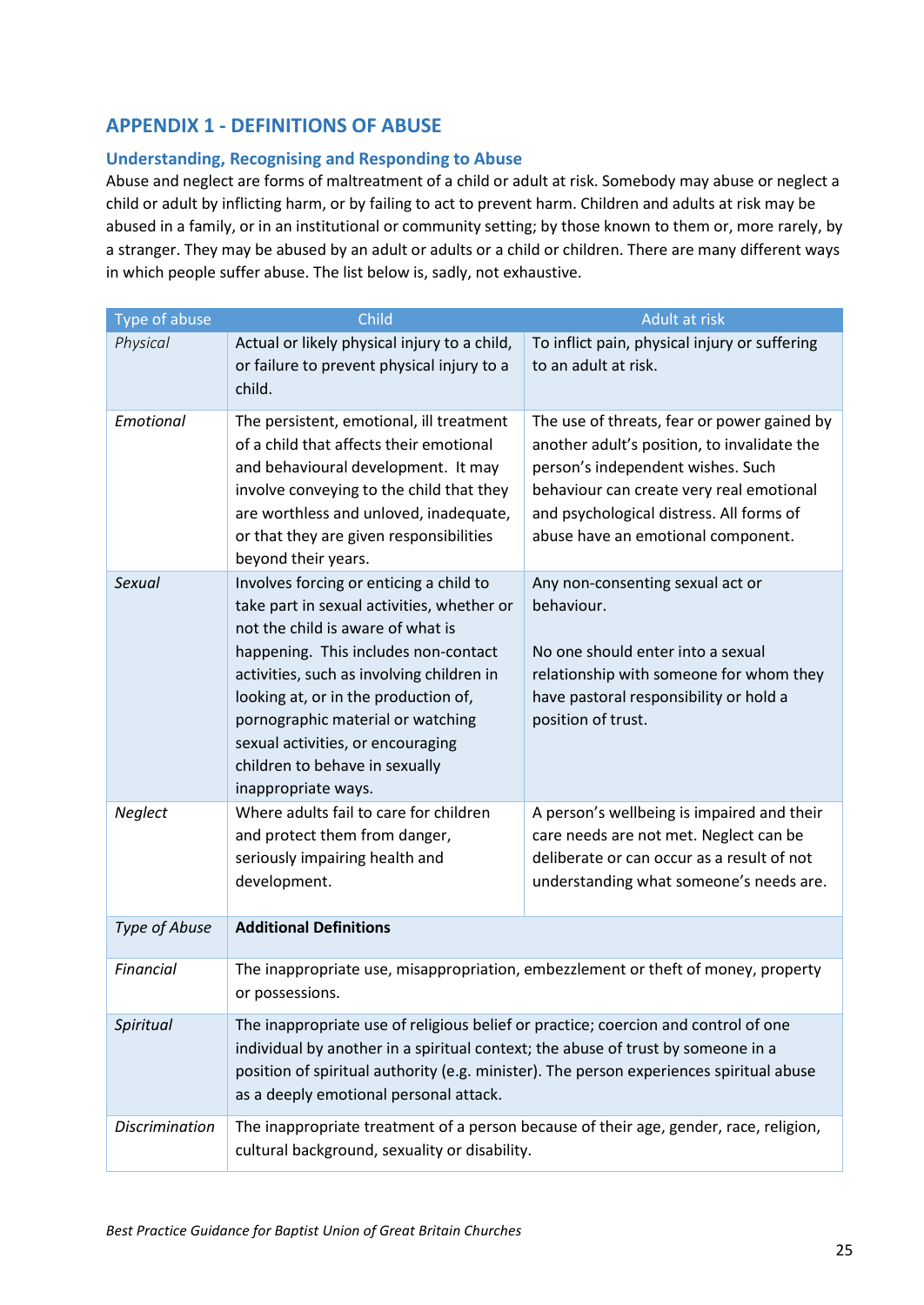| <b>Institutional</b>        | The mistreatment or abuse of a person by a regime or individuals within an<br>institution. It can occur through repeated acts of poor or inadequate care and neglect,<br>or poor professional practice or ill-treatment. The church as an institution is not<br>exempt from perpetrating institutional abuse.                                                                                                                                                                                                         |
|-----------------------------|-----------------------------------------------------------------------------------------------------------------------------------------------------------------------------------------------------------------------------------------------------------------------------------------------------------------------------------------------------------------------------------------------------------------------------------------------------------------------------------------------------------------------|
| Domestic<br>Abuse           | Domestic abuse is any threatening behaviour, violence or abuse between adults who<br>are or have been in a relationship, or between family members. It can affect anybody<br>regardless of their age, gender, sexuality or social status.<br>Domestic abuse can be physical, sexual or psychological, and whatever form it takes,<br>it is rarely a one-off incident. Usually there is a pattern of abusive and controlling<br>behaviour where an abuser seeks to exert power over their family member or<br>partner. |
| <b>Cyber Abuse</b>          | The use of information technology (email, mobile phones, websites, social media,<br>instant messaging, chatrooms, etc.) to repeatedly harm or harass other people in a<br>deliberate manner.                                                                                                                                                                                                                                                                                                                          |
| Self-harm                   | Self-Harm is the intentional damage or injury to a person's own body. It is used as a<br>way of coping with or expressing overwhelming emotional distress. An individual may<br>also be neglecting themselves, which can result in harm to themselves.                                                                                                                                                                                                                                                                |
| Mate crime                  | 'Mate crime' is when people (particularly those with learning disabilities) are<br>befriended by members of the community, who go on to exploit and take advantage<br>of them.                                                                                                                                                                                                                                                                                                                                        |
| Modern<br>Slavery           | Modern slavery is the practice of treating people as property; it includes bonded<br>labour, child labour, sex slavery and trafficking. It is illegal in every country of the<br>world.                                                                                                                                                                                                                                                                                                                               |
| Human<br><b>Trafficking</b> | Human trafficking is when people are bought and sold for financial gain and/or abuse.<br>Men, women and children can be trafficked, both within their own countries and over<br>international borders. The traffickers will trick, coerce, lure or force these vulnerable<br>individuals into sexual exploitation, forced labour, street crime, domestic servitude or<br>even the sale of organs and human sacrifice.                                                                                                 |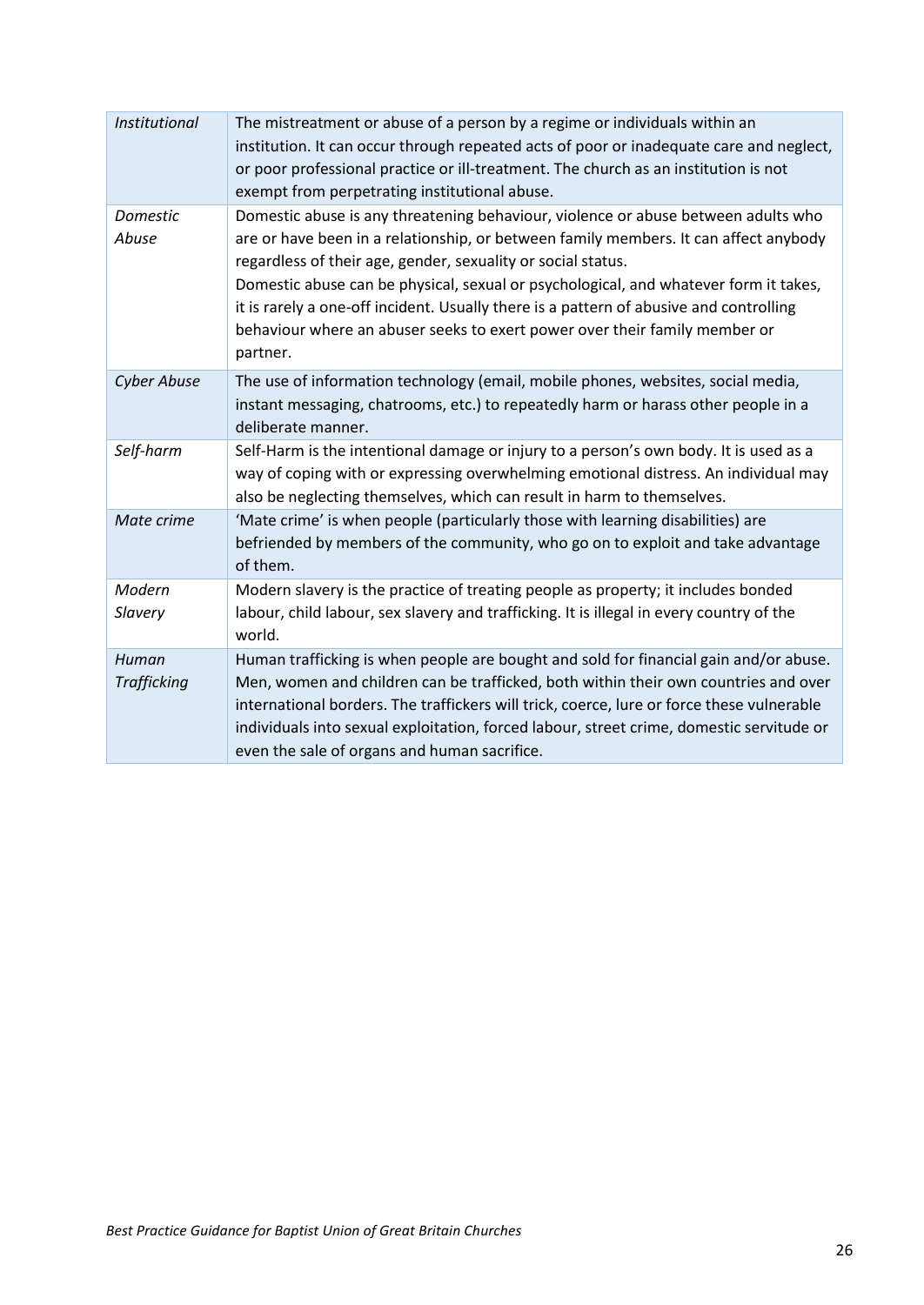| Radicalisation                         | The radicalisation of individuals is the process by which people come to support any<br>form of extremism and, in some cases, join terrorist groups. Some individuals are<br>more vulnerable to the risk of being groomed into terrorism than others.                                                                                                                                                                                                                                                |
|----------------------------------------|------------------------------------------------------------------------------------------------------------------------------------------------------------------------------------------------------------------------------------------------------------------------------------------------------------------------------------------------------------------------------------------------------------------------------------------------------------------------------------------------------|
| Honour /<br>Forced<br>Marriage         | An honour marriage / forced marriage is when one or both of the spouses do not, or<br>cannot, consent to the marriage. There may be physical, psychological, financial,<br>sexual and emotional pressure exerted in order to make the marriage go ahead. The<br>motivation may include the desire to control unwanted behaviour or sexuality.                                                                                                                                                        |
| Female<br>Genital<br><b>Mutilation</b> | Female genital mutilation (FGM) comprises all procedures involving partial or total<br>removal of the female external genitalia or other injury to the female genital organs<br>for non-medical reasons as defined by the World Health Organisation (WHO). FGM is<br>a cultural practice common around the world and is largely performed on girls aged<br>between 10 and 18. Performing acts of FGM is illegal in the UK as is arranging for a<br>child to travel abroad for FGM to be carried out. |
| <b>Historic Abuse</b>                  | Historic abuse is the term used to describe disclosures of abuse that were perpetrated<br>in the past. Many people who have experienced abuse don't tell anyone what<br>happened until years later, with around one third of people abused in childhood<br>waiting until adulthood before they share their experience.                                                                                                                                                                               |

Whilst it is not possible to be prescriptive about the signs and symptoms of abuse and neglect, the following list sets out some of the indicators which might be suggestive of abuse:

- unexplained injuries on areas of the body not usually prone to such injuries
- an injury that has not been treated/received medical attention
- an injury for which the explanation seems inconsistent
- a child or adult at risk discloses behaviour that is harmful to them
- **■** unexplained changes in behaviour or mood (e.g. becoming very quiet, withdrawn or displaying sudden bursts of temper)
- inappropriate sexual awareness in children
- signs of neglect, such as under-nourished, untreated illnesses, inadequate care.

**It should be recognised that this list is not exhaustive and the presence of one or more indicators is not in itself proof that abuse is actually taking place. It is also important to remember that there might be other reasons why most of the above are occurring**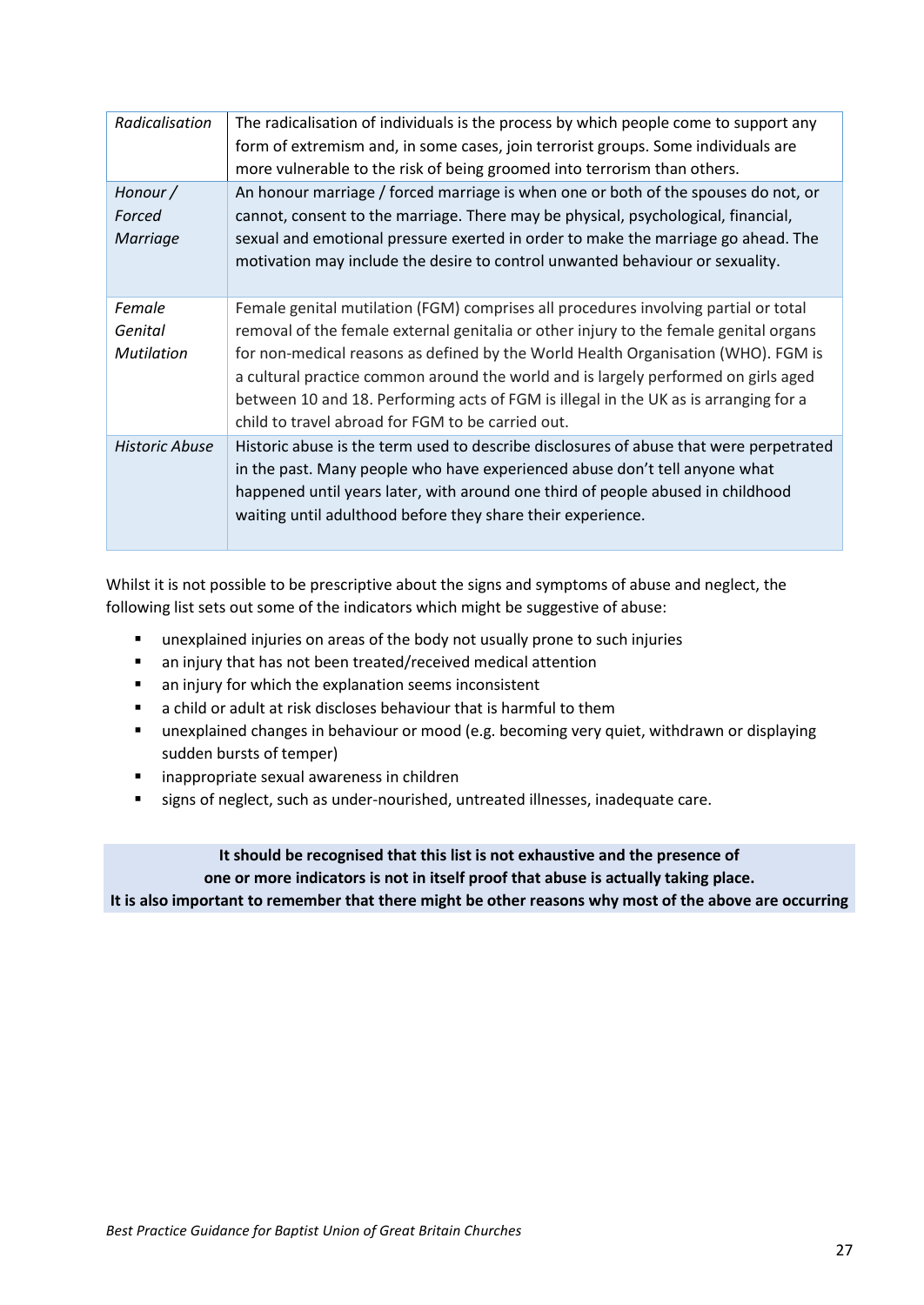## <span id="page-27-0"></span>**APPENDIX 2 – DETAILED GUIDANCE ON REPORTING REQUIREMENTS**

#### **STAGE 1 – THE WORKER**

The duty of the person who receives information or who has a concern about the welfare of a child, young person or adult at risk is to RECOGNISE the concerns, make a RECORD in writing and RESPOND by passing on their concerns to the DPS. If he/she is not contactable, or they are implicated in the situation, another member of the church Safeguarding Team should be contacted instead.

Concerns should be passed on to the DPS within 24 hours of the concern being raised. If anyone is considered to be in imminent danger of harm, a report should be made immediately to the police by calling 999. If such a report is made without reference to the DPS, they should be informed as soon as possible afterwards.

A written record using the standard incident report form should be made as soon as possible after a child or adult at risk tells you about harmful behaviour, or an incident takes place that gives cause for concern.

#### **The record should:**

- be hand-written as soon as possible after the event
- be legible and state the facts accurately (when hand-written notes are typed up later the original hand-written notes should be retained)
- include the child or adult at risk's name, address, date of birth (or age if the date of birth is not known)
- include the nature of the concerns/allegation/disclosure
- include a description of any bruising or other injuries that you may have noticed
- include an exact record of what the child or adult at risk has said, using their own words where possible
- include what was said by the person to whom the concerns were reported
- include any action taken as a result of the concerns
- be signed and dated
- be kept secure and confidential and made available only to the church Safeguarding Team (including the church minister), representatives of any statutory authorities involved and the local Baptist association.

If concerns arise in the context of children's or adult at risk work, the worker who has the concern may in the first instance wish to talk it through with their group leader, where appropriate. However, such conversations should not delay concerns being passed on to the DPS. It should be clear that the duty remains with the worker to record and pass on their concerns to the DPS.

If an issue concerns an adult at risk who does not give permission to pass on the information to anyone else, the worker should explain that they will need to speak with the DPS, who will have greater expertise in dealing with the issue at hand.

If a concern is brought to the attention of a group leader by one of the workers, the leader should remind the worker of their duty to record and report, and will also themselves have a duty to pass on the concern to the DPS.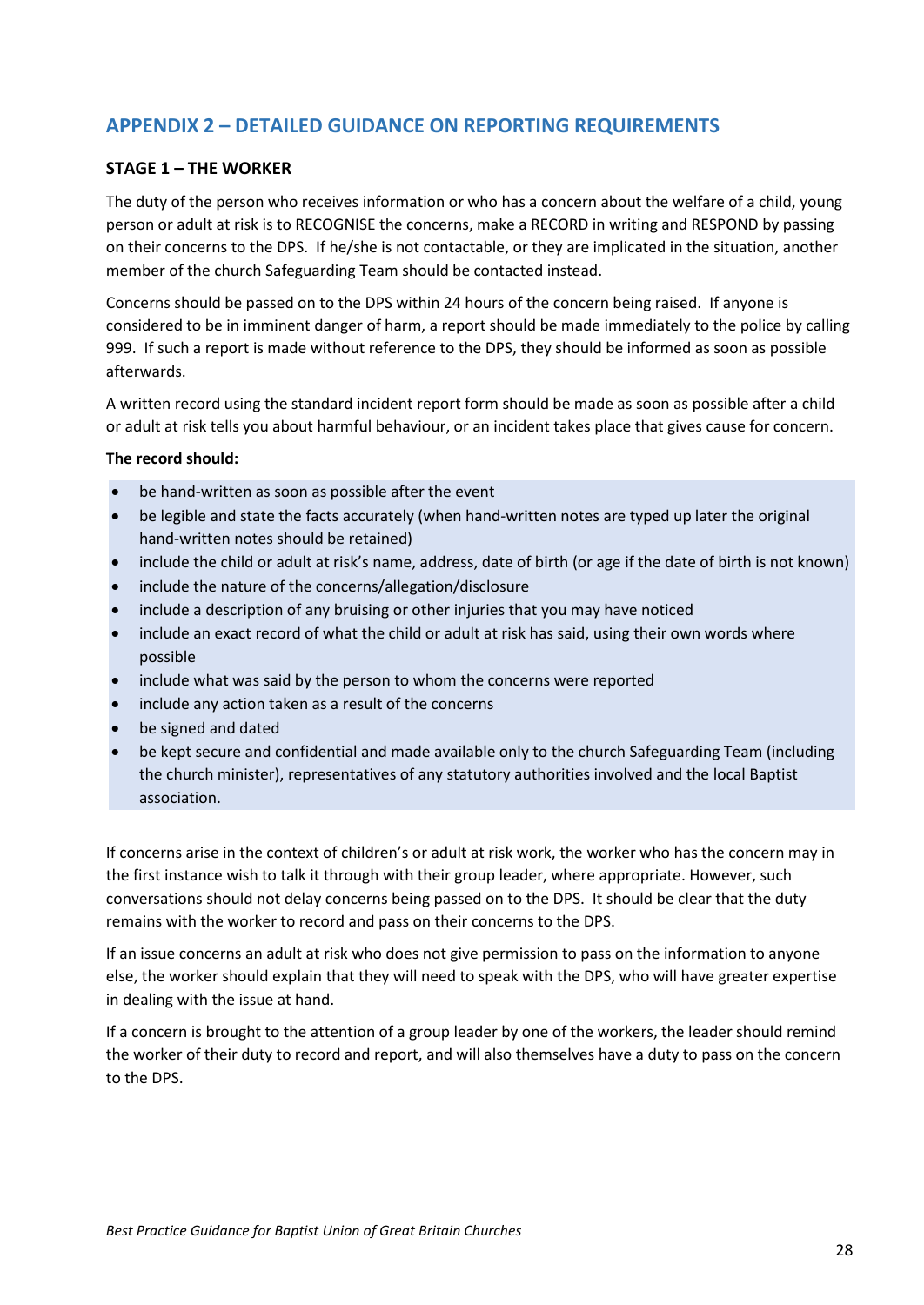#### **STAGE 2 – THE DESIGNATED PERSON FOR SAFEGUARDING (DPS)**

The duty of the DPS on receiving a report is to REVIEW the concern that they have received and REPORT the concern on to the appropriate people, where necessary.

#### **The duty to REVIEW**

In reviewing the report that is received, the DPS:

- should take into account their level of experience and expertise in assessing risk to children or adults at risk.
- must take into account any other reports that have been received concerning the same individual or family.
- may speak with others in the church where appropriate (including the Minister and church Safeguarding Team, unless allegations involve them) who may have relevant information and knowledge that would impact on any decision being made. Such conversations should not lead to undue delay in taking any necessary action.
- may consult with other agencies to seek guidance and advice in knowing how to respond appropriately to the concerns that have been raised.

#### **The duty to REPORT**

The DPS will decide who the report should be referred on to, working in conjunction with the church Safeguarding Team where appropriate. They may:

- refer back to the worker who made the initial report if there is little evidence that a child or adult at risk is being harmed, asking for appropriate continued observation.
- refer the concern to others who work with the child or adult at risk in question, asking for continued observation where appropriate.
- Inform parents / carers under certain circumstances, where doing so would not present any further risk of harm.
- Make a formal referral to the police or local Social Services team. With adults at risk, confidentiality means that someone's personal business is not discussed with others, except with their permission. This is not always possible when considering passing relevant information about abuse or concerns to the statutory authorities, however, it is possible to keep the information confidential to the relevant parties. This means not telling or hinting to others what has been disclosed, not even for prayer ministry purposes. For adults at risk, concerns will only be referred to the police or Social Services without consent where:
	- the person lacks the mental capacity to make such a choice
	- there is a risk of harm to others
	- in order to prevent a crime
- If an allegation is made against someone who works with children<sup>\*</sup> the allegation should be reported to the Local Authority Designated Officer (LADO) or equivalent. The LADO is located within Children's Services and should be alerted to all cases in which it is alleged that a person who works with children has:
	- behaved in a way that has harmed, or may have harmed, a child
	- possibly committed a criminal offence against children, or related to a child
	- behaved towards a child or children in a way that indicates s/he is unsuitable to work with children.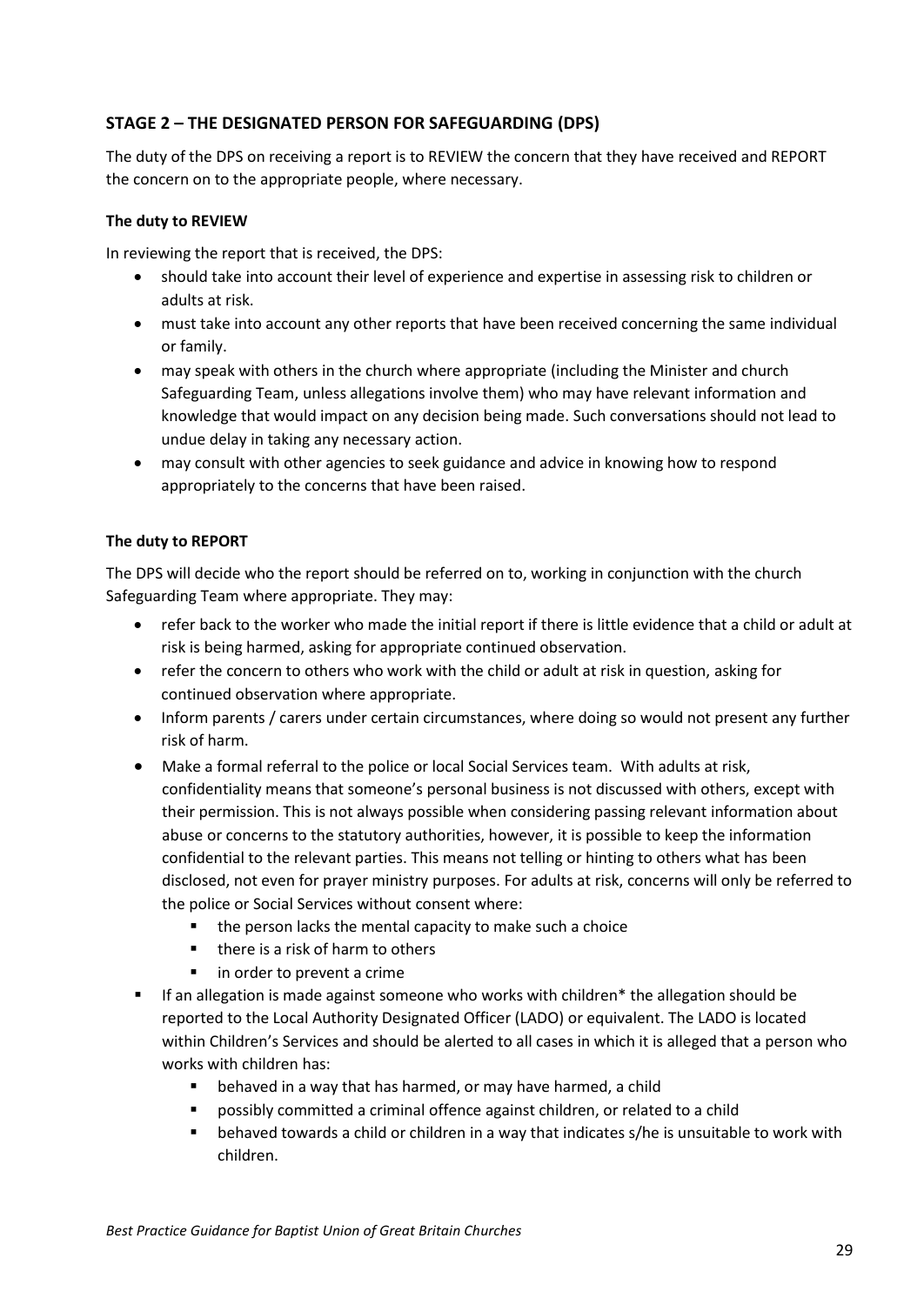• If an allegation is made against someone who works with adults at risk\*, it should be reported to the police or Adult Social Services.

*\*If a worker has an allegation made against them, they should step down from all church duties until the incident has been investigated by the statutory authorities. It may also be appropriate to put a Safeguarding Contract in place; this should be discussed with the local Baptist Association Safeguarding Contact.*

- Whenever a formal referral is made to the police, Social Services or LADO, the DPS should report the referral to:
	- The Safeguarding Trustee
	- The Minister
	- The local Baptist Association Safeguarding Contact

A record should be kept of all safeguarding incidents and should be considered in the annual review of the church's safeguarding policy. All original reports should be retained safely and securely by the DPS and a written record should be made of the actions taken.

#### **STAGE 3 – THE NEXT STEPS**

Responsibilities to **REPORT** and **SUPPORT** in stage 3 of the process are shared by the church Safeguarding Team and the Minister.

#### **The duty to SUPPORT**

Once concerns, suspicions and disclosures of abuse have been addressed, the church continues to have a responsibility to offer support to all those who have been affected, including:

Victims; Alleged perpetrators; Children; Adults at risk; Other family members; Church workers; Church Safeguarding Team; Minister; Leadership Team.

#### **The duty to REPORT**

If a church worker has been accused of causing harm to children, young people or adults at risk this would be classed as a serious incident that should be reported to the Charity Commission by those churches that are registered with the Charity Commission.

If a worker has been removed from their post or would have been removed from their post because of the risk of harm that they pose to children, young people or adults at risk, there is also a statutory duty to report the incident to the Disclosure and Barring Service (DBS).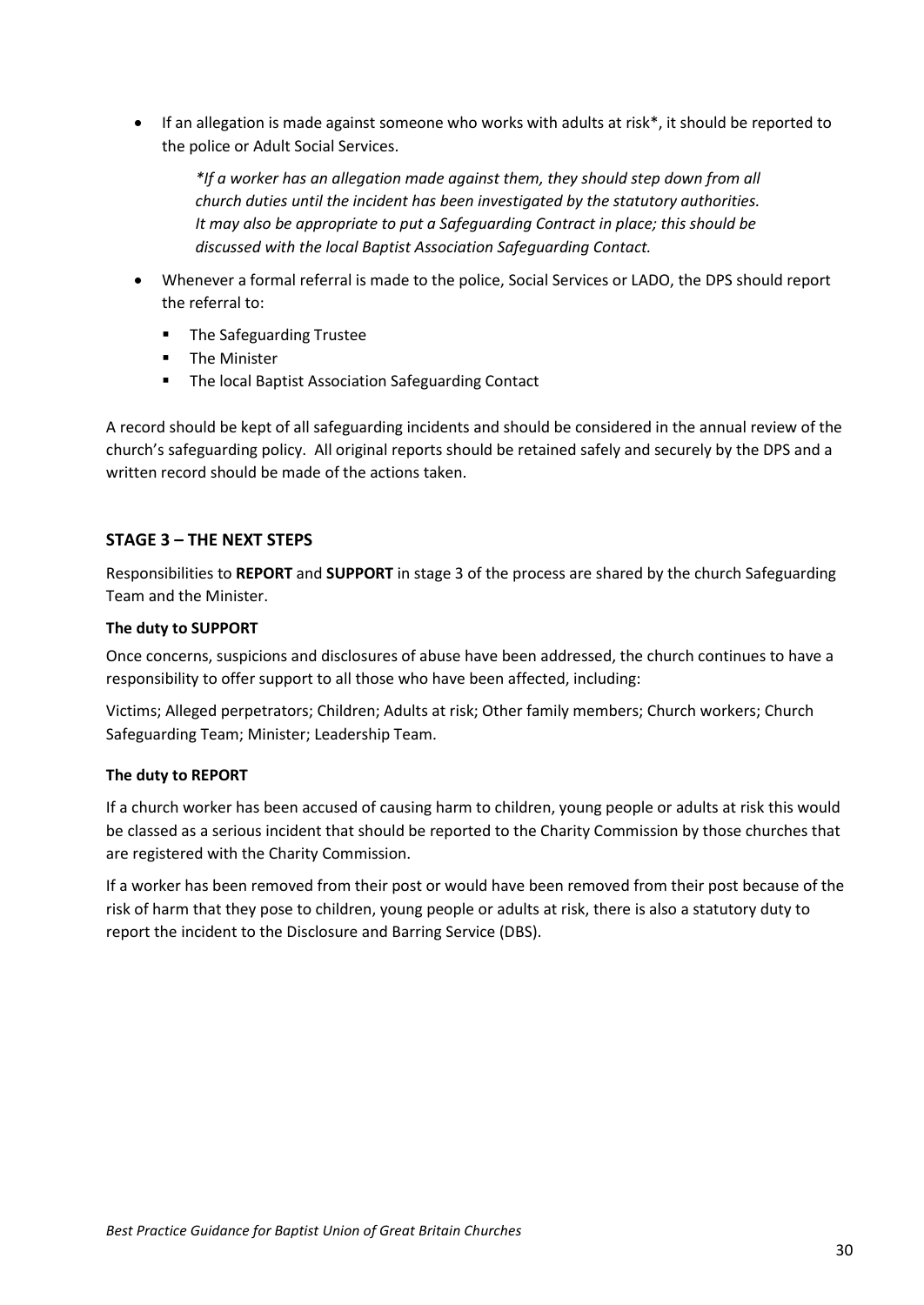## <span id="page-30-0"></span>**APPENDIX 3 – SAFEGUARDING INCIDENT FORM**

*This form should be completed by the Designated Person for Safeguarding*

| Name of church / organisation               |  |
|---------------------------------------------|--|
| Contact details of church /                 |  |
| organisation                                |  |
| Name of Designated Person for               |  |
| Safeguarding (DPS)                          |  |
|                                             |  |
| <b>Contact details of Designated Person</b> |  |
| for Safeguarding                            |  |
|                                             |  |
| Name of concerned person or to              |  |
| whom disclosure was given                   |  |
|                                             |  |

| Contact details of concerned person |  |
|-------------------------------------|--|
| or whom disclosure was given        |  |
|                                     |  |

#### **INDIVIDUAL OF CONCERN - CONTACT DETAILS**

| Name                         |  |
|------------------------------|--|
| Date of birth                |  |
| Address                      |  |
|                              |  |
|                              |  |
|                              |  |
| Phone number / Email address |  |

#### **THE INCIDENT**

What happened? (Nature of concern / disclosure made - use the person's own words if known

When did it happen? (date, time)

Where did it happen? (specific location)

Who was allegedly involved and in what way? (includes witnesses)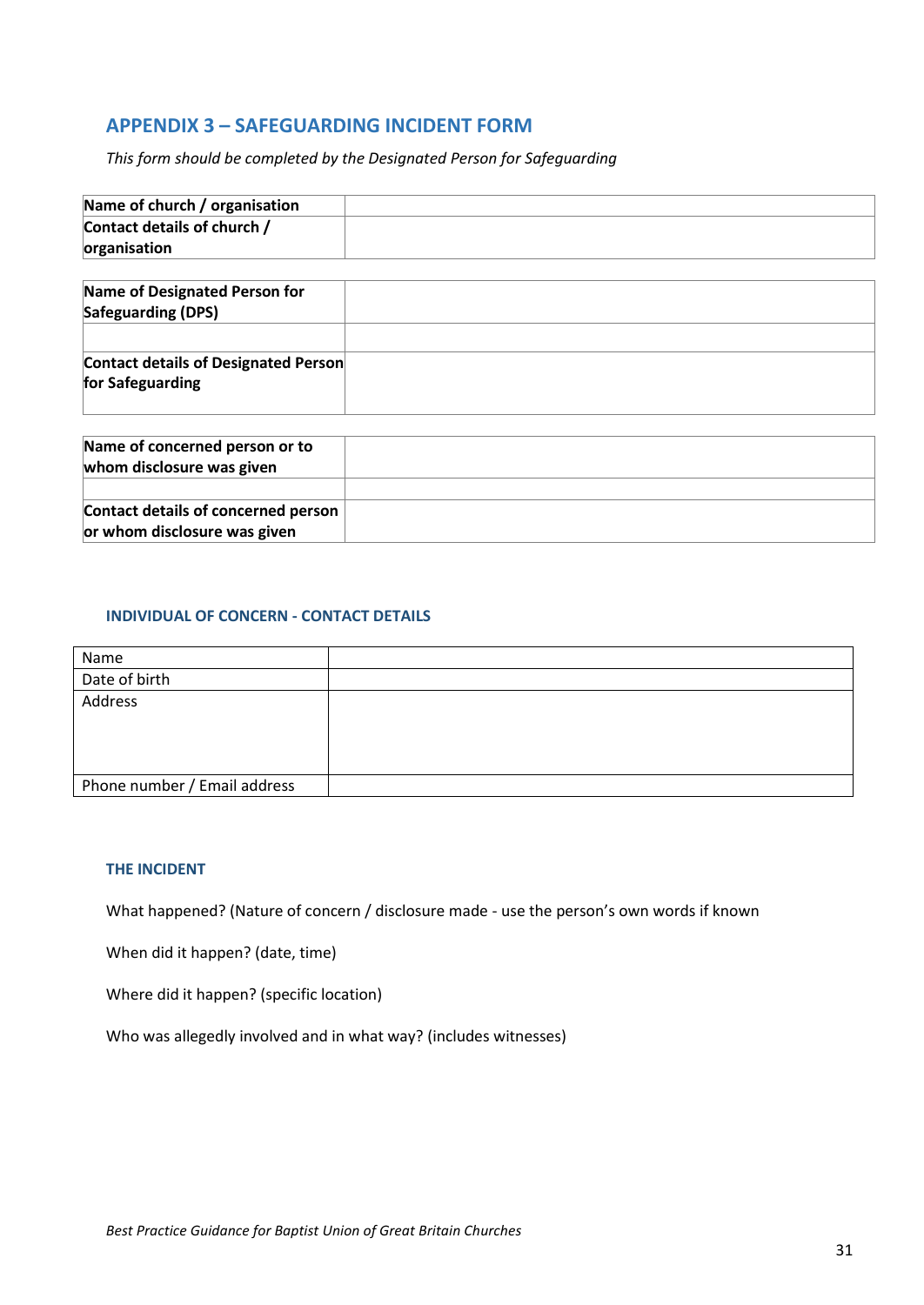#### ANY ACTION THAT HAS BEEN TAKEN

| Have the carers or parents / guardians been informed?<br>If so, when and by whom?  | (Please tick) | Yes        | lΝo  |  |
|------------------------------------------------------------------------------------|---------------|------------|------|--|
| Have the statutory authorities been informed?<br>If so, please complete the table: |               | <b>Yes</b> | lNo. |  |

#### *Example:*

| Authority                 | Police              |  |  |
|---------------------------|---------------------|--|--|
| Name                      | Bobby               |  |  |
| Position                  | Child abuse officer |  |  |
| Email contact             | bobby@police.com    |  |  |
| Phone contact             | 077999              |  |  |
| Contacted by              | Minister            |  |  |
| Date & time of<br>contact | 1.30pm<br>1/4/15    |  |  |

Has the Local Association been informed? *(Please do so if the statutory authorities are involved)* If so, when and by whom? Any other action taken:

#### FUTURE ACTION TO BE TAKEN

What action needs to be taken?

Who is responsible for this?

#### SIGNATURES

| Signature of        | Signature of minister, or |
|---------------------|---------------------------|
| Designated          | Church Safeguarding       |
| Safeguarding Person | Team member               |
| Date & time         | Date & time               |

 $Yes$   $| No$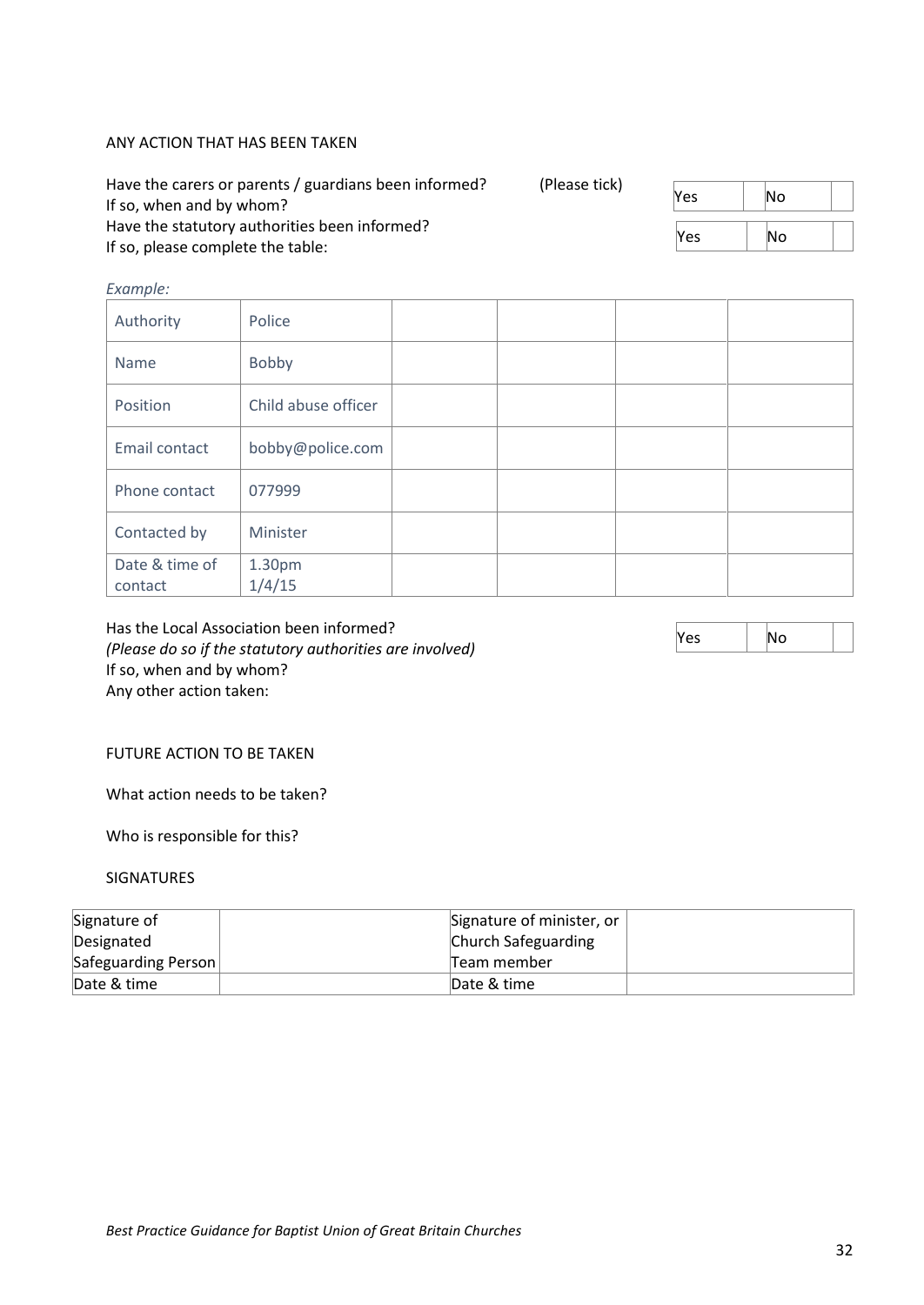#### **BODY MAP**

Name of Individual of Concern\_\_\_\_\_\_\_\_\_\_\_\_\_\_\_\_\_\_\_\_\_\_\_\_\_\_\_\_\_\_\_\_\_\_\_\_\_\_\_\_\_\_\_\_\_\_\_\_\_\_\_\_\_\_\_

Name of person completing this form\_\_\_\_\_\_\_\_\_\_\_\_\_\_\_\_\_\_\_\_\_\_\_\_\_\_\_\_\_\_\_\_\_\_\_\_\_\_\_\_\_\_\_\_\_\_\_

These diagrams are designed for the recording of any observable bodily injuries that may appear on the person. Where bruises, burns, cuts, or other injuries occur, shade and label them clearly on the diagram. **Remember it's not your job to investigate or to decide if an injury or mark is non-accidental. Listen, observe and pass it on.**